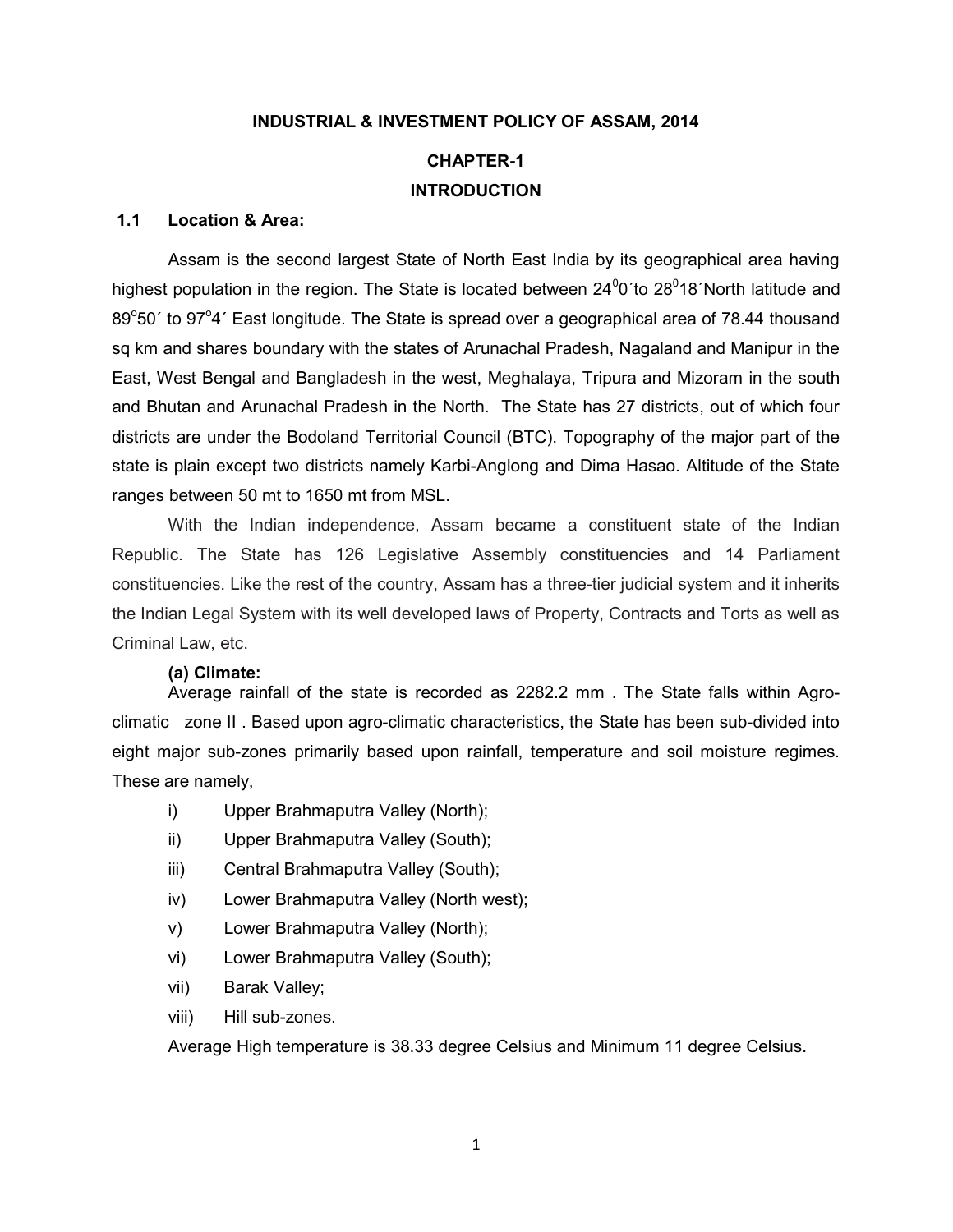#### 1.2 Population:

As per the Census of India, 2011, the population of Assam is 3,11,69,272, out of which 1,59,54,927 are male and 1,52,14,345 are female. The decadal growth of Assam's population during the period 2001-2011 is 16.93 percent as against 17.64 percent for the country as whole. The density of population of Assam has gone up from 340 in 2001 census to 397 in 2011 census. The corresponding all India figure was 382 as per 2011 census. Less densely populated are Karbi- Anglong and Dima Hasao districts.

#### 1.3 The Economy:

The growth rate of GSDP in the State during the  $9<sup>th</sup>$  plan period was 1.51% which increased to 5.33% during the  $10<sup>th</sup>$  Plan period. The State Government was able to achieve an annual average growth rate of 8.42 % during the 11<sup>th</sup> Plan period. The projected growth rate for  $12<sup>th</sup>$  plan period is 9.38%. The expected growth rate of Agriculture sector during 11<sup>th</sup> plan period is 3.06 % against the national growth rate of 4% and is expected to rise upto 4.65% during the  $12<sup>th</sup>$  Plan period. The expected growth rate of Industries sector during 11<sup>th</sup> Plan period is 4.45% and projected growth rate for  $12<sup>th</sup>$  plan period is 4.65%. The expected growth rate of Services sector during 11<sup>th</sup> plan period is 8.86 % and projected growth rate of 12<sup>th</sup> Plan period is 12.50%.

As per advance estimates the GSDP of the state, in terms of constant (2004-05) prices in 2011-12, will be Rs.80465.13 Cr as against Rs.74214.94 Cr in 2010-11 ( quick estimate), signifying a growth rate of 8.42%. As per advance estimates, the growth rates of Agriculture & Allied sectors, Industry and Services sector during 2011-12 are expected to be 6.43%, 7.19% and 9.74%, respectively. As per advance estimate for 2011-12, the per capita GSDP of Assam at current prices is expected to be Rs.37481 as against Rs.34201 in 2010-11. The per capita income of Assam on the basis of NNSDP (current price) in 2011-12 is estimated to be Rs.33633 as against Rs.30569 in 2010-11.

#### 1.4 Socio-Economic Characteristics:

In the state, 85.92% of the total population is rural. Agriculture is the mainstay of the major part of the population. Agricultural workers account for 54.44% of the total workers of the state.

#### 1.5 The Business Environment:

Industrialization in Assam dates back to the days of first commercial plantation of Tea and which occupies an important position in the state's economy. Apart from that, Assam, with its Four Refineries and Allied units, produces a major part of the Petroleum and Petroleumbased products in India. Additionally, the registered factories include Major, Medium and Small units in Central Public Sector, State Public Sector and Private & Joint sector. The Industrial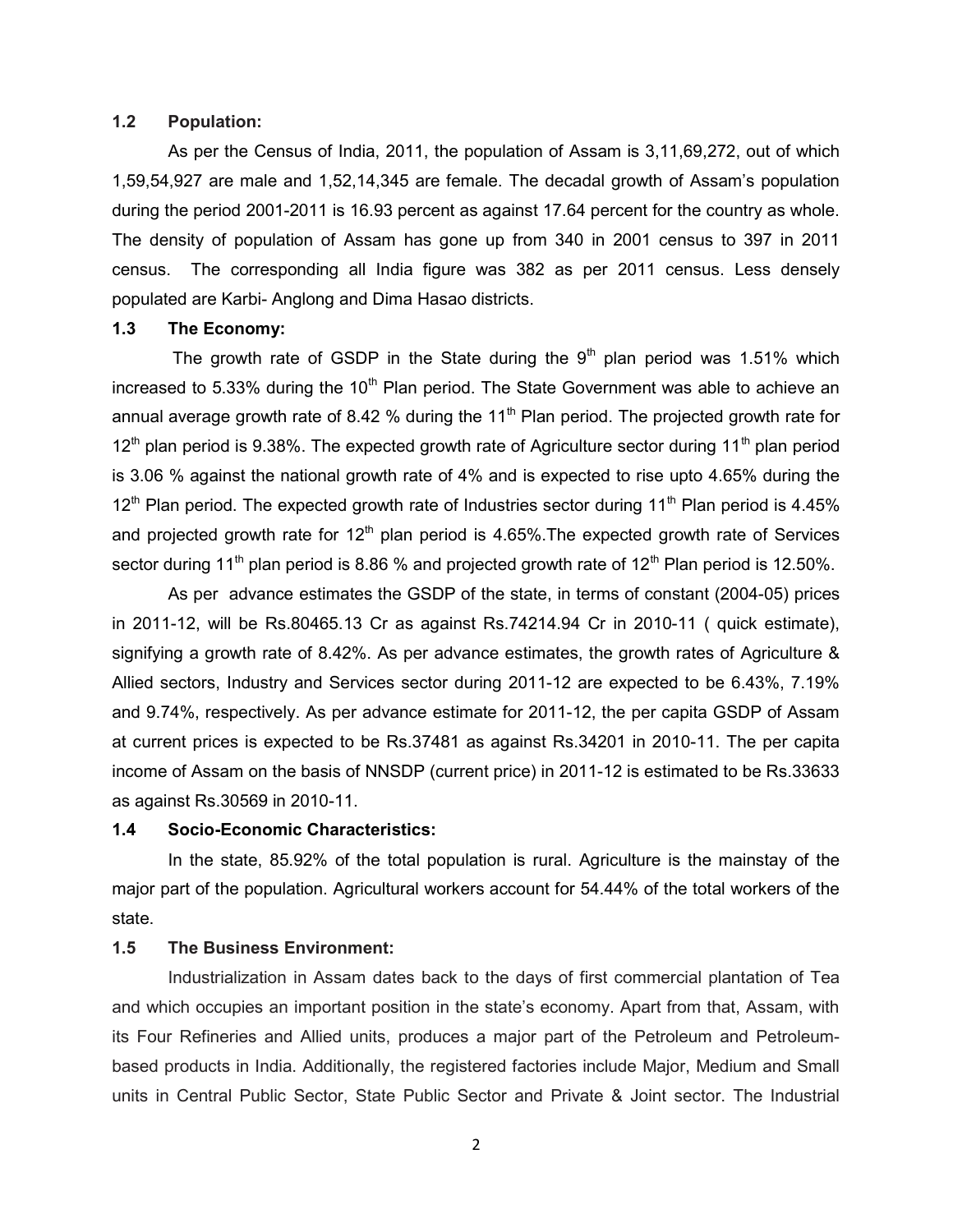Relations scenario in the state is peaceful. There is a low incidence of labour related disputes. Direct collective bargaining of negotiations between employers and employees is widely practiced.

The Government of Assam is emphasizing on adoption of Eco-friendly investment strategy for sustainable development of the state. The vast Water Resources of the state could be leveraged for harnessing Hydro Power, development of Pisciculture / Aquaculture and transportation links. The strategy also encompasses reinvention of Tea industry, revolution in Organic cultivation, Eco-tourism, Eco-infrastructure driven investment in rural and urban township.

#### 1.6 Thrust Areas:

Today, Assam has a vibrant industrial base. From the oldest tea industry and huge onshore oil production to the only Stock Exchange in the region and large presence of Banks and Financial Institutions, its industrial base spreads across a wide spectrum of existing industries in Petroleum, Petrochemicals, Fertilizers, Textiles, Cement, Paper, Plastic and a host of products and services. But there is always scope for more. Amongst numerous options, the thrust areas identified for investment is as follows:

- Food processing and Agro based Industries
- Mineral based industries
- Bamboo based industries
- Extraction and Value Addition of Herbal Medicinal and Aromatic Plants,
- Bio-Technology sector,
- Information Technology related activities.
- Hospitality industry and Tourism, etc.

## 1.7 Natural Resources:

Oil and Natural Gas is one of the major minerals of Assam. Crude Oil reserve is estimated at over 1.3 billion tonnes and Natural Gas is estimated at 156 billion cu mtrs. The state accounts for about 15% of India's crude output. The wells at Digboi, Duliajan, Sivasagar, Moran , etc produce Natural Gas accounting for about 50% of India's total Onshore production, which may be used as feedstock for production of Fertilizers, Electricity, Petrochemicals and also as fuel in the industries. Assam Gas Cracker Project (Brahmaputra Cracker and Polymer Ltd), under implementation, for production of HDPE/LLDPE and Polypropylene, is based on resources available in Assam. The project will supply huge intermediate feedstock for further processing in a host of downstream polymer units in Assam.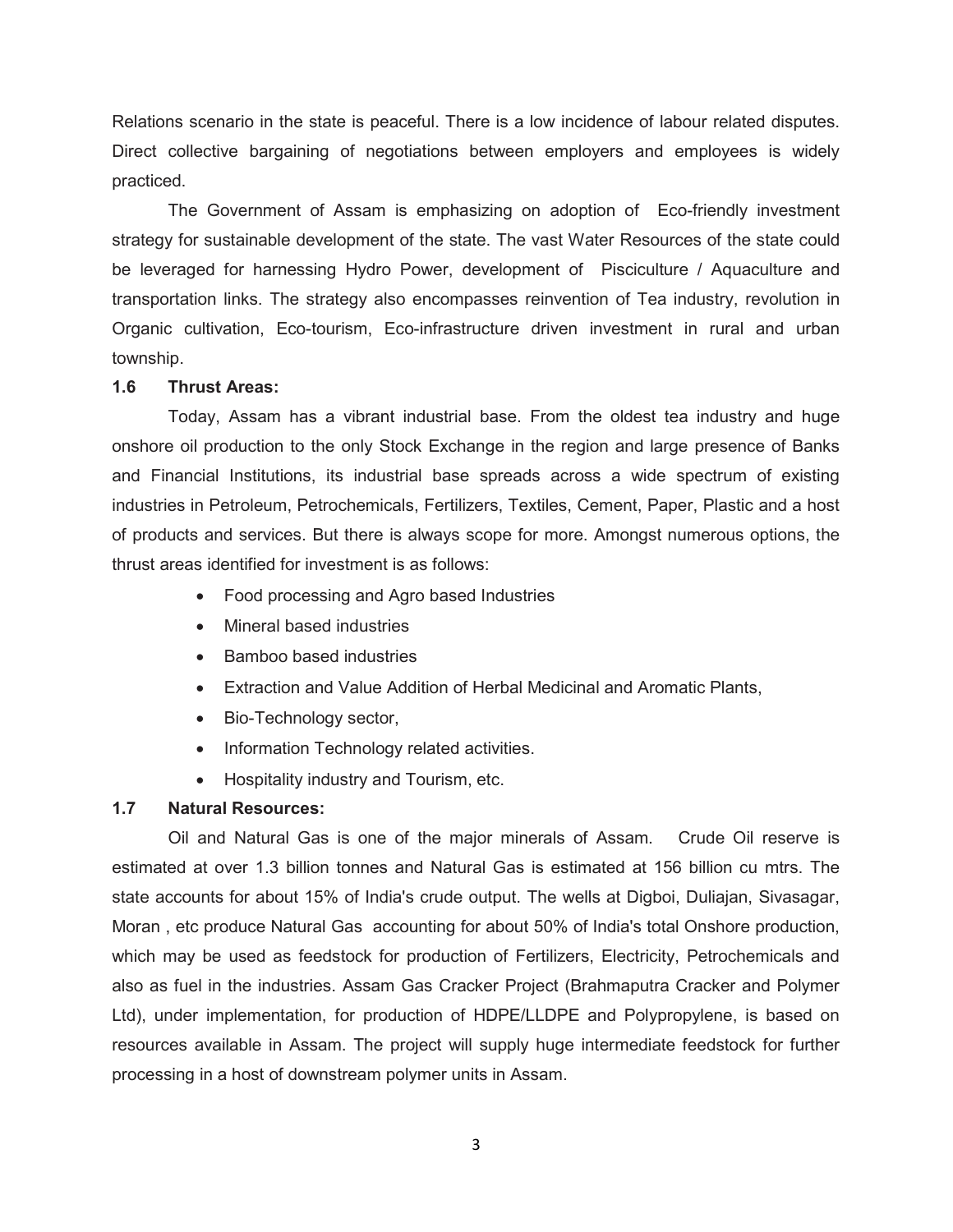Limestone, with reserves of about 700 million tonnes, is one of the most important mineral, available in various grades. The China clay of Karbi- Anglong district is a vital input for the Ceramic industries.

Coal reserves account for more than 320 million tonnes. The Coal found in upper Assam and the Central Assam highland has high sulphur content, high volatile matter content, high calorific value and low ash content.

Deposits of stone like Granite, estimated to be more than a billion Cubic Meters are available in various shades and colours and have a huge domestic as well as Export market.

#### 1.8 Forest Resources:

Assam has a rich Forest cover encompassing nearly a quarter of its land mass, out of which roughly half of the forest is Reserved forest. Blessed with plentiful rainfall, the forests are a reserve of commercially useful produces like timber, bamboo, stone, etc. These products in turn feed a variety of units producing wood based products.

Bamboo, which is the fastest growing plant and generates large bio-mass, holds the potential to replace wood on many grounds. India is  $2<sup>nd</sup>$  largest in Bamboo resources in the world, next only to China. The North Eastern region holds about 65% of the country's total estimated stock, which is around 90 million tonnes.

#### 1.9 Medicinal & Aromatic Plant:

With its vast hills and forests, Assam is the home of a variety of Medicinal herbs and plants. About 300 types of Medicinal herbs and plants are known to exist in abundance in the State. It is estimated that only 5- 10% of the Plants and Herbs are commercially cultivated for extraction purposes and hence there is a lot of potential in this sector.

#### 1.10 Horticulture & Food Processing:

Horticulture products of the state are as follows:

- Major Fruits: Pine apple, Banana, Coconut, Jackfruits, etc.
- Major Citrus Fruits: Orange, Assam Lemon, etc.
- Major Spices: Ginger, Turmeric, Bhut Jolokia, Chilies, pepper, etc.

State Government along with the Central Government has initiated a number of schemes for the development and commercialization of these sectors. National Mission on Food Processing (NMFP) is also operating in the state for assistance of the entrepreneurs for setting up their venture in this sector.

#### 1.11 Sericulture:

Assam produces three types of silk which includes Eri, Muga and Pat ( Mulberry). The Muga Silk which is unique to the state of Assam also popularly known as Golden Fibre has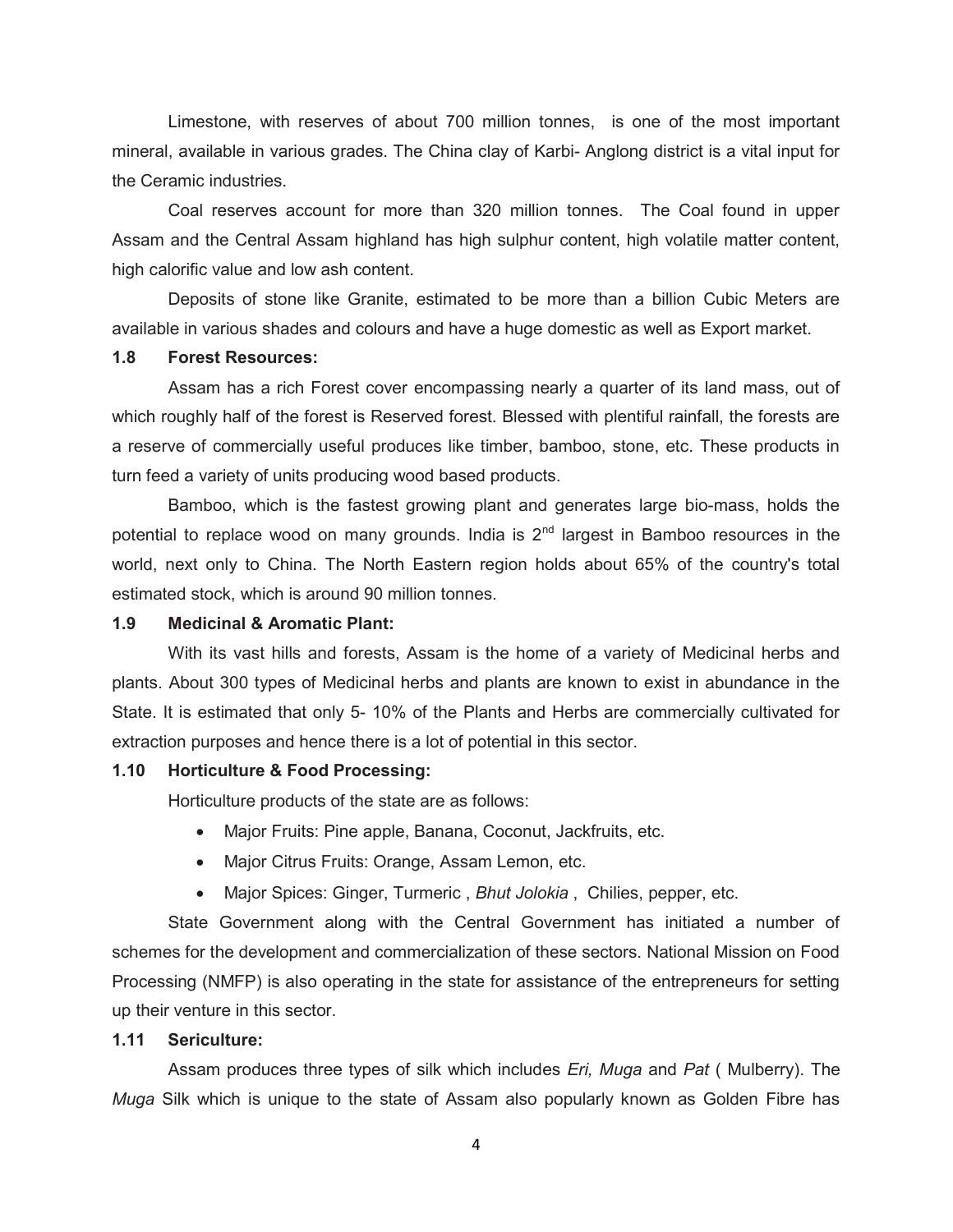recently obtained Geographical Indication (GI) Certification. With further infusion of capital and modern methods, the state offers good potential for development of some industries based on silk.

#### 1.12 Human Resources:

The state literacy rate is 73.18 percent against the national average of 74 percent as per 2011 Census. Out of which male literacy figures at 78.81 percent and female literacy at 67.27 percent. Urban and Rural literacy rate is at 88.88 percent and 70.44 percent respectively. A large portion of the population in the age group of 15 to 30 in the major towns is computer literate while a large section of educated people can also read and write English.

Assam has 9 universities including Central & Private Sector Universities, one specialized Agriculture University including one Open University. There are 590 colleges at Graduate level for studies in Arts, Science, Commerce, Law, Sanskrit & Arabic. There are 5 Medical colleges, one Ayurvedic College , two Veterinary Colleges , one College of Aquaculture , one Regional Dental College, three Homeopathy Colleges and one Nursing College in the Government sector.

The state has also Industrial Arts & Craft School and State College of Music to offer professional education for under graduate.

With regard to Technical Education, the state has one Indian Institute of Technology (IIT), One Indian Institute of Information Technology (IIIT) , 13 Engineering Colleges/Universities ( Govt & Private Sector including NIT) offering 21 graduate courses with an intake capacity of 3737 students per annum. The State has eight polytechnics and twenty three industrial training institutes (ITI). These institutes offer specialization options in various disciplines. In addition, Central Institute of Plastic Engineering & Technology (CIPET) & National Tool Room offers Diploma and Certificate courses.

#### 1.13 Infrastructure:

Adequate infrastructure facilities are a prerequisite for any industrial investment. Assam has and is continually developing the needed infrastructure towards its vision of being the gateway to the South East. The major modes of transportation in Assam are Roadways, Railways, Airways and Inland Waterways. At present, there are two road-cum-rail bridges and one road bridge over the river Brahmaputra. The fourth bridge over the river near Dibrugarh (Bogi beel) is under construction and a fifth bridge at Guwahati is under construction.

5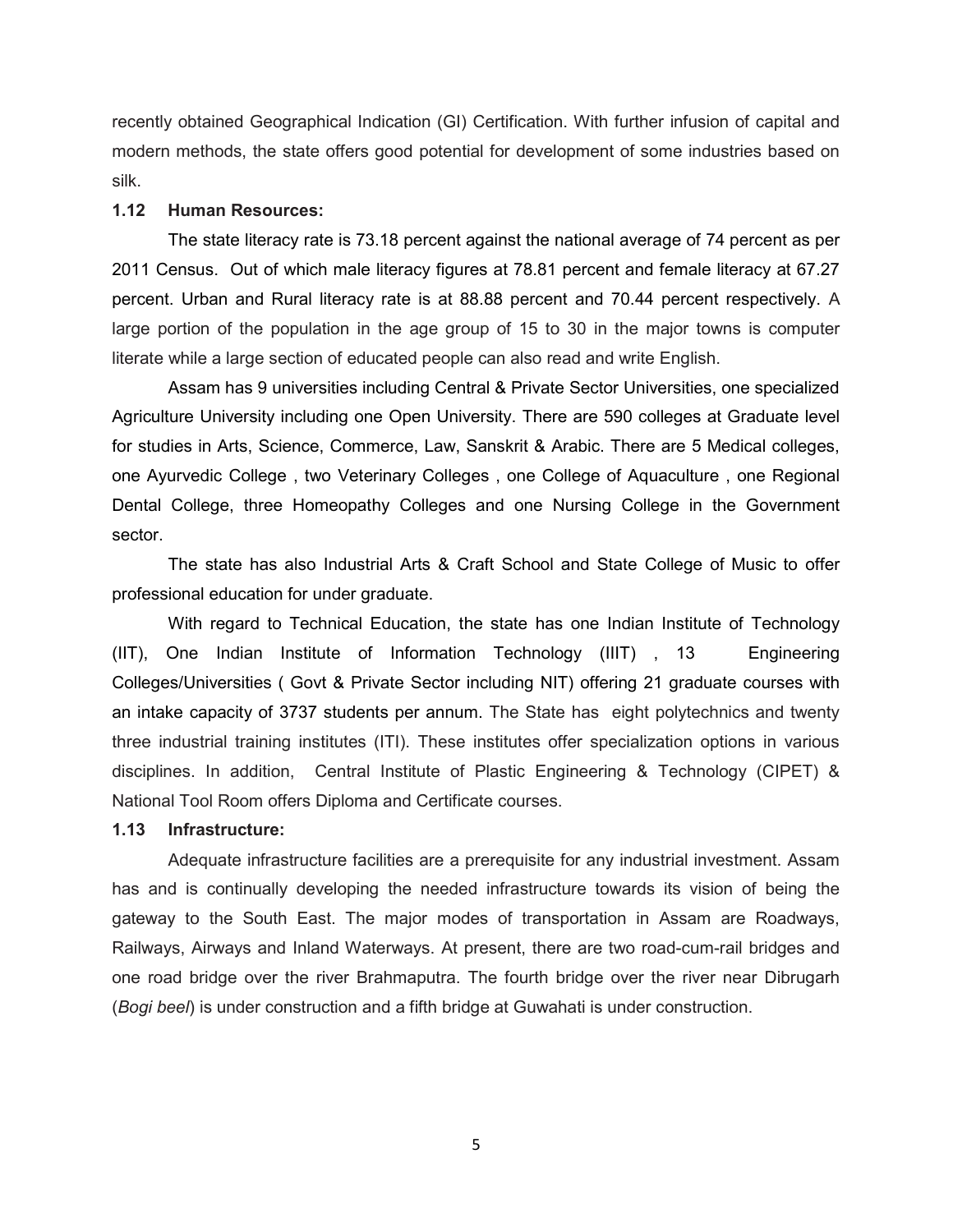#### (a) Road Ways:

A total road length of approximately is 69,000 kms. Covering both metalled and nonmetalled surfaces. The major towns in the state are connected by National Highways, East-West Corridor is under construction and proposed to be completed by end of 2013-14.

## (b) Air Connectivity:

The functional Airports of Assam are at Guwahati, Jorhat, Silchar, Dibrugarh, Lakhimpur and Tezpur. There are regular air services for New Delhi, Kolkata, Chennai, Hyderabad, Mumbai, Agartala, Imphal, Dimapur, Aizwal, Bagdogra, Jorhat , Dibrugarh, Lilabari, Tezpur from Guwahati. Dibrugarh, Jorhat and Tezpur are also connected to Kolkata by regular flights. Guwahati is also connected to various places of Arunachal Pradesh & Shillong by Helicopter services. Druk airlines of Royal Government of Bhutan is also operating a flight through Guwahati to Bengkok twice in a week. Lokopriya Gopinath Bordoloi International Airport (LGBI Borjhar Guwahati) is the only declared international Airport for entire North Eastern Region. It is observed that the frequency of flights and number of travellers have increased enormously during the period from 2001-2010. In addition to this there is a significant jump of passenger movement during the period 2001-10. The CAGR (2000-10) is 15% against all India average 12.9%.

#### (c) River Connectivity:

Assam is endowed with extensive navigable waterways. The major rivers are the Brahmaputra and Barak and their numerous tributaries. The riverine system's length is 4065 kms, out of which 2194 kms area navigable throughout the year and the rest during the monsoon only. The river Brahmaputra from Dhubri to Sadiya has been declared as National Waterway No-2 by the Government of India. The Directorate of Inland Water Transport, Assam and CIWTC operate water transport services on the river Brahmaputra and Barak on commercial basis. These services are used for the transportation of passengers and goods alike across the state and to neighbouring West Bengal through Bangladesh. There is a good scope of utilization of this river route for economic development of the state.

#### (d) Railways connectivity:

The total route length is approximately 2506 kms. Several services directly connect Assam to major cities of India. Within the State, all the major towns are directly linked by railways. The headquarters of the North-East Frontier Railways is located at Guwahati.

#### (e) Inland Container Depot:

Container Corporation of India Ltd. (CONCOR) operates an ICD at Amingaon, 10 km from Guwahati having one Reach Stacker with 50MT capacity and Two Sling cranes with 35 MT

6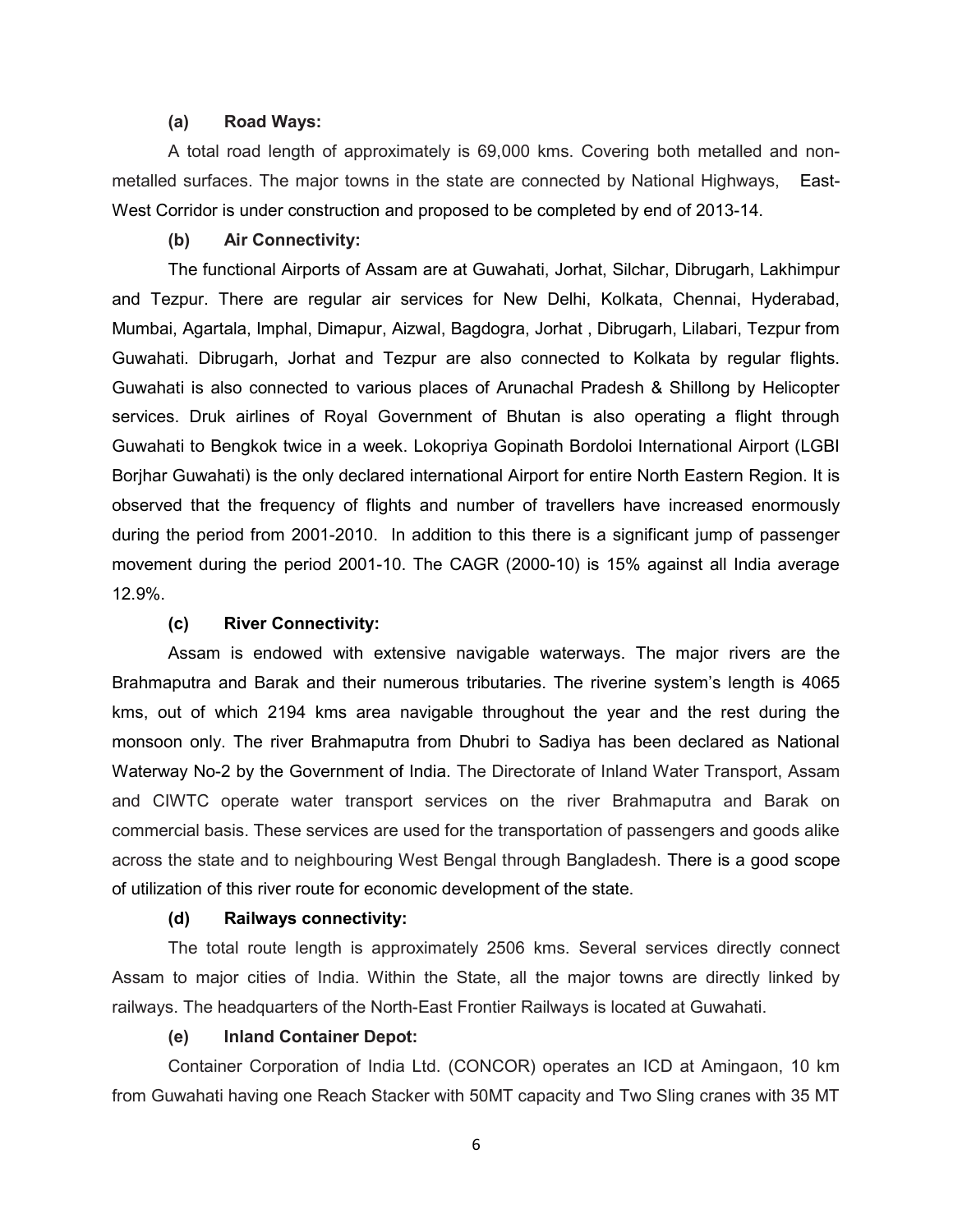capacities. Two bonded warehouses of CONCOR along with a private warehouse adding up a total area of 6400 sq. m. operate from the ICD.

#### (f) Power:

The Government is committed to provide quality of power supply through dedicated feeders and to encourage setting up of captive power plant in the Industrial Estate/Industrial Growth Centres, etc. at the same time the State would encourage Private Sector to set-up power plant in the State.

#### (g) Telecommunications:

The Telecommunication network is one of the fastest growing sectors in the state. Individuals and industries alike face no problems in procuring telephone and other telecommunications facilities. The penetration of landlines as well as cellphone telephony is high and is steadily increasing.

#### (h) Internet Connectivity:

Broadband and Wireless Broadband are available in the capital city of Guwahati and all major towns of the state. Major cellular phone operators also provide GPRS, 3G, etc to cellphone users in the state.

#### (i) Banking & Finance :

There are total 1804 bank branches of all Schedule Commercial Bank in Assam. The average population covered per bank branch in office was around 20 thousand compared to all India average of 14 thousand. Credit deposit ratio was 43.56 % in 2012-13.

State Bank of India (SBI) is the Lead Bank for 6 districts namely Baksa, Bongaigaon, Chirang, Dima Hasao, Karbi-Anglong and Udalguri. United Bank of India (UBI) is the lead bank for 12 districts namely Cachar, Dhemaji, Dibrugarh, Golaghat, Hailakandi, Jorhat, Karimganj, Lakhimpur, Morigaon , Nagaon, Sivasagar & Tinsukia. UCO bank is the lead bank for 9 districts namely Barpeta, Darrang, Dhubri, Goalpara, Kamrup, Kamrup Metro, Kokrajhar, Nalbari and Sonitpur.

Almost all the Nationalized Commercial Banks, Financial Institutions and Insurance Companies have their Regional / Zonal offices at Guwahati.

The Reserve Bank of India (RBI) has its Regional office at Guwahati. Besides, Multinational banks like Standard Chartered, National level banks like ICICI, HDFC, Axis Bank, IDBI, Kotak Mahindra are present in a big way in the state. The premier foreign trade bank, EXIM Bank, also operates in Guwahati. North East Development Finance Corporation (NEDFi) and Assam Financial Corporation are the major Financial Institution of the state.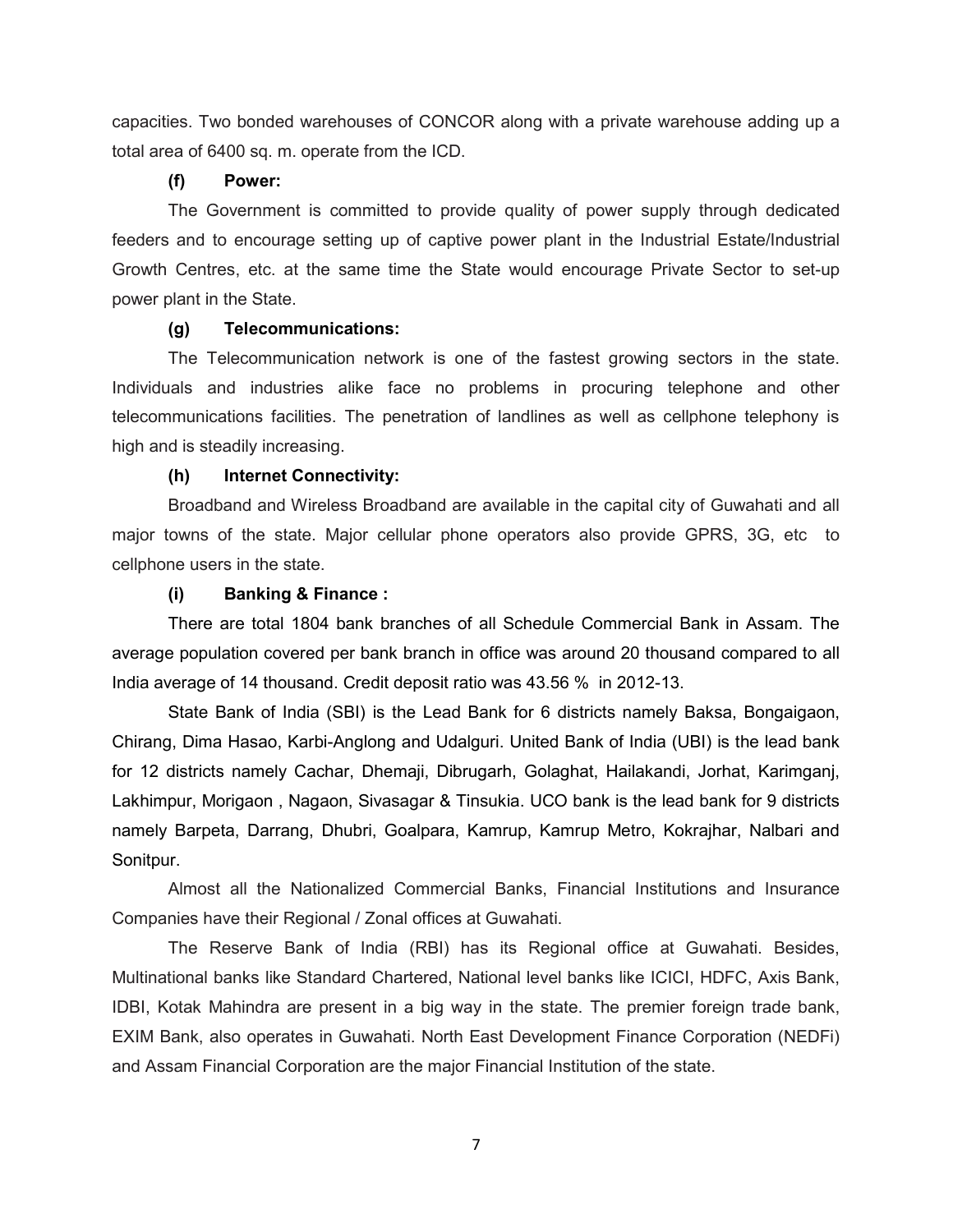#### 1.14 Industrial Infrastructure:

The State has 64 (sixty four) nos of Commercial Estate for the Micro units and 50 (fifty) nos of Industrial Estate/Area spread across all the districts of Assam.

The State has 3 (three) Industrial Growth Centres (IGC) located at Balipara (Sonitpur district), Matia (Goalpara district) and Chaygaon-Patgaon-Jambari (Kamrup district). The state has 11 nos of Integrated Infrastructure Development Centre (IIDs) out of which 2 are under construction. The location of the completed IID centres are at Silapathar ( Dhemaji), Banderdewa ( Lakhimpur) , Dalgaon (Darrang), Rangia (Kamrup), Malinibeel (Cachar), Dimow (Sivasagar), Naltoli-Bhumuraguri ( Nagaon), Parbatipur (Tinsukia) & Titabor (Jorhat). Under construction projects are located at Serfungguri ( Kokrajhar) and Tihu ( Nalabri). Two more projects on similar lines has been approved by the Government of India under MSE-CDP scheme at Pathsala ( Barpeta) and Moran ( Dibrugarh).

#### 1.15 Software Technology Park:

A Software Technology Park is under operation adjacent to the LGB International Airport in Guwahati and another Software Technology Park is under construction at Azara in Kamrup (M) district.

#### 1.16 Bio-Technology park:

A Bio-Technology Park is operating from the campus of Indian Institute of Technology (IIT), North Guwahati.

#### 1.17 Export Promotion Industrial Park:

There is an Export Promotion Industrial Park (EPIP) at Amingaon covering 68.10 acres of land and occupied by 58 units. The EPIP is developed to provide infrastructural facilities of high standard for export oriented units. The EPIP supports industries in diverse areas like Engineering, Herbal products, Cosmetics, Cane & Bamboo, Pharmaceuticals, Food Processing and Plastic processing.

#### 1.18 North East Mega Food Park, Tihu :

With the objective of providing adequate infrastructure for the Food Processing industry of the region along with value chain from farm to the market, a North East Mega Food Park is under implementation at Tihu, Nalbari. The Park is being developed in PPP model with assistance from the Ministry of Food Processing, Government of India in an area of 50 acres. The total project cost is Rs.75.97 Cr and it is located on NH-31 at a distance of 90 Km from Guwahati. The project is likely to be completed by end of March, 2014 and will accommodate 27 Food processing units in the Park.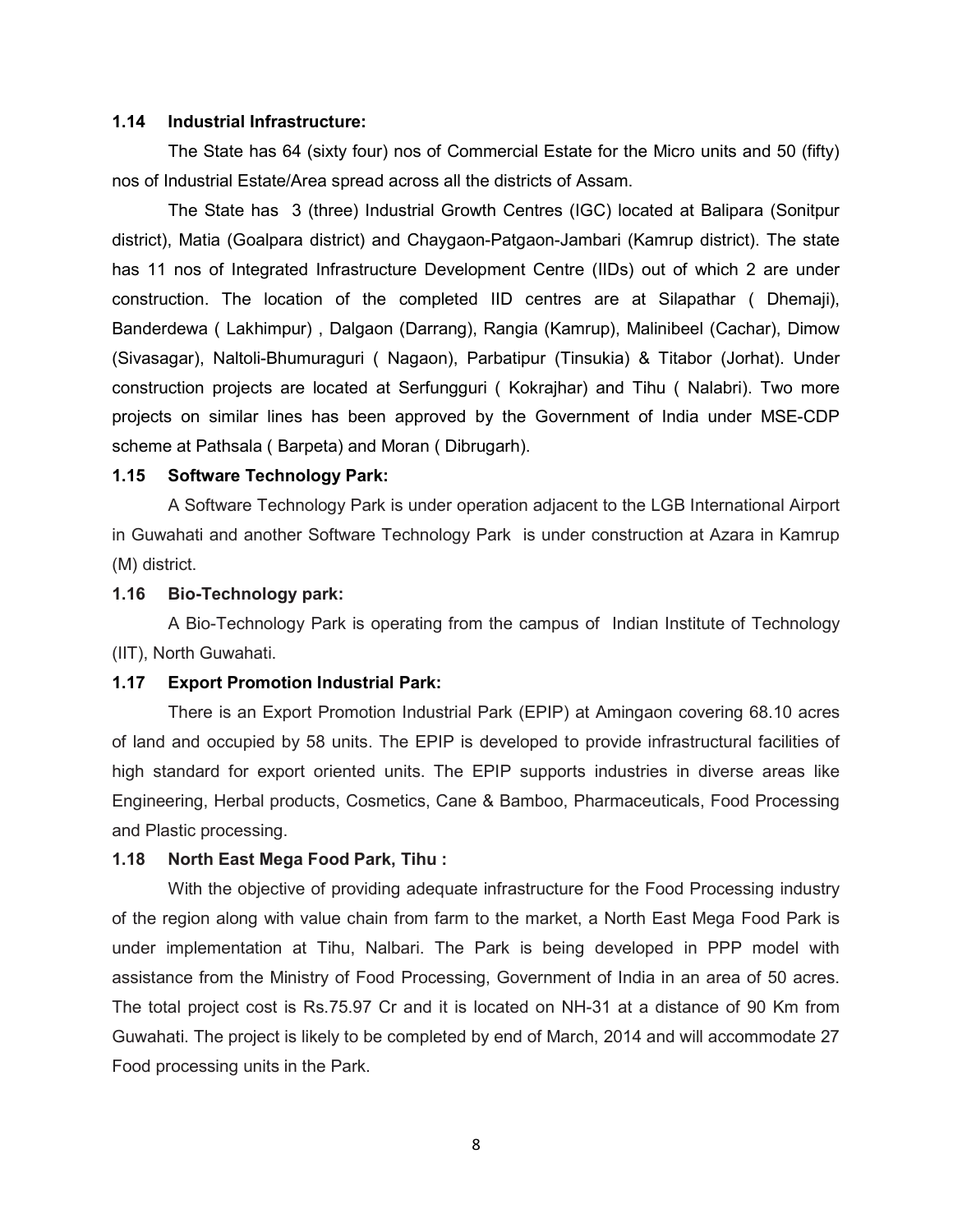#### 1.19 Food Processing Park:

A Food Processing Park at Chaygaon with the financial assistance from Ministry of Food Processing Industries (MOFPI), Government of India is functioning at Chaygaon, which is about 60 km from Guwahati.

## 1.20 Bamboo Park:

The Bamboo Park is under construction at Chaygaon, in Kamrup District ( about 60 Kms from Guwahati). The proposed Park is being developed in PPP model with the assistance from Government of India and the total investment in the Park is Rs.61.28 Cr. The objective of the park is to create integrated infrastructure for promotion of Bamboo based industrial and commercial activities. The project is likely to be completed by March, 2014.

#### 1.21 Plastic Park:

To facilitate the growth of downstream industries of the Gas Cracker unit coming up at Lepetkata, Dibrugarh, Government of Assam has taken steps for implementation of a Plastic Park at Gellapukhuri, Tinsukia. The Park will be developed in two phases by AIDC, with the assistance from the Ministry of Chemical and Fertlizers, Department of Chemicals and Petrochemicals , Government of India. AIDC has started construction of Plastic Park with an estimated cost of Rs.90 Cr in an area covering 167 Acres (500 bigha).

#### 1.22 Tea Park:

To provide adequate facilities for blending , storage and transshipment of Assam Tea in the World market, a Tea Park is being set up at Chaygaon by AIDC in Kamrup District in an area of approximately 100 acres of land.

#### 1.23 Jute Park:

Assam is one of the leading producers of Jute next to West Bengal. It produces high quality of Jute since introduction of this crop in the state. To facilitate Jute industries with modern technology and also to create facilities for processing of jute fiber in the state, Industries & Commerce Department is taking steps to set up a Jute Park at Dhing in Nagaon district. Land for the project has already been acquired.

#### 1.24 Pharmaceutical Park:

 To create employment opportunities to the rural youth and also to encourage the pharmaceutical industries in the State, Industries & Commerce Department is taking step to set up a Pharmaceutical Park in Kamrup district in a proposed area of 100 acres.

#### 1.25 Air Cargo Complex at Borjhar:

 To facilitate Export of perishable products from the state like Orchids, Fruits and Vegetables, etc AIDC in collaboration with Airport Authority of India is taking steps to set up an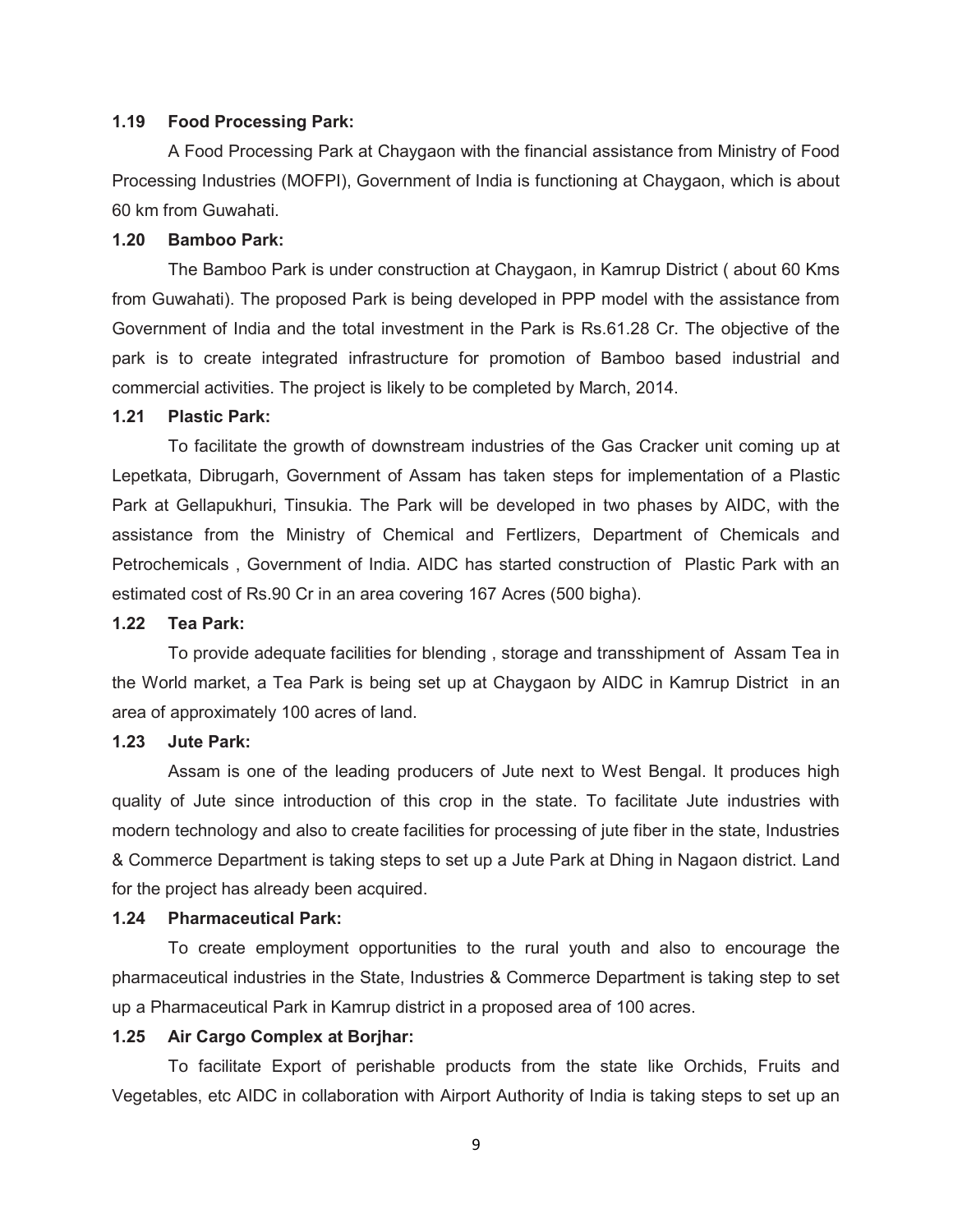Air Cargo Complex nearby LGBI Airport Borjhar. A suitable land has been already allotted by Airport Authority of India and the project will be funded by Department of Commerce, Government of India under ASIDE scheme.

## 1.26 Marketing Infrastructure for Agro Food Processing:

To promote the Food Processing sector in Assam and also to provide storage facilities to the farmers, Marketing Infrastructure for Agro Food processing is being created at 5 locations , viz. Silapathar (Dhemaji), Dalgaon ( Darrang), Raniganj ( Dhubri), Samaguri ( Nagaon) and Pawoii (Tinsukia). Construction of these centres is going on and is likely to be completed by December, 2014.

## 1.27 Border Trade Centre & Trade Facilitation Centre:

For development of International trade, it is proposed to create infrastructure at the Land Custom Stations (LCSs) bordering Bangladesh & Bhutan. The Border Trade Centre at Sutarkandi ( in Karimganj district) and Mankachar ( in Dhubri district) have already been completed. Border Trade Centre at Golokganj ( in Dhubri district ) , Darranga (in Baska district ) and Trade Facilitation Centre at Jagun ( in Tinsukia district) are under construction.

## 1.28 Institutional Support for R&D and HR Development:

- Institutional support for R&D and HR Development is available in the state:
	- North East Institute of Science & Technology , Jorhat
	- Indian Institute of Technology, Guwahati
	- Toklai Experimental Tea Research Centre, Jorhat
	- Central Institute for Plastic Engineering Technology (CIPET), Guwahati
- Tool Room Training Centre , Amingaon , Guwahati
- Soalkuchi Institute of Fashion Technology, Soalkuchi
- Indian Institute of Entrepreneurship (IIE), Guwahati
- Centre for Electronic Development & Testing of India (CEDIT), Guwahati
- Assam Agriculture University, Jorhat
- Gauhati University, Guwahati
- Tezpur University ( Central University), Sonitpur
- Dibrugarh University, Dibrugarh
- Assam University ( Central University), Silchar
- Kokrajhar University, Kokrajhar
- Kaziranga University, Jorhat ( Private university)
- Donbosco University, Guwahati ( Private university)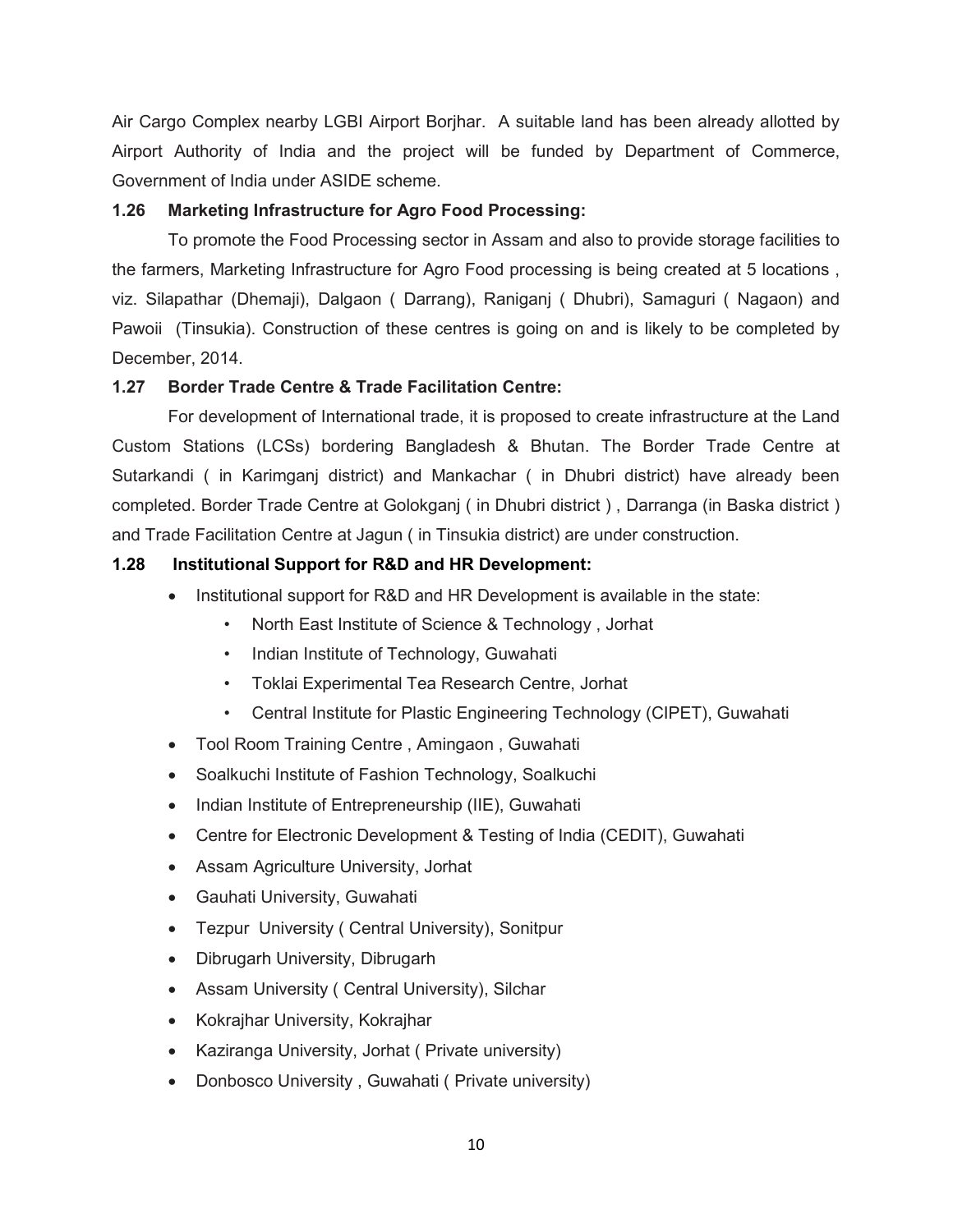- Jorhat Engineering College, Jorhat
- Assam Engineering College, Guwahati
- National Institute of Technology , Silchar, etc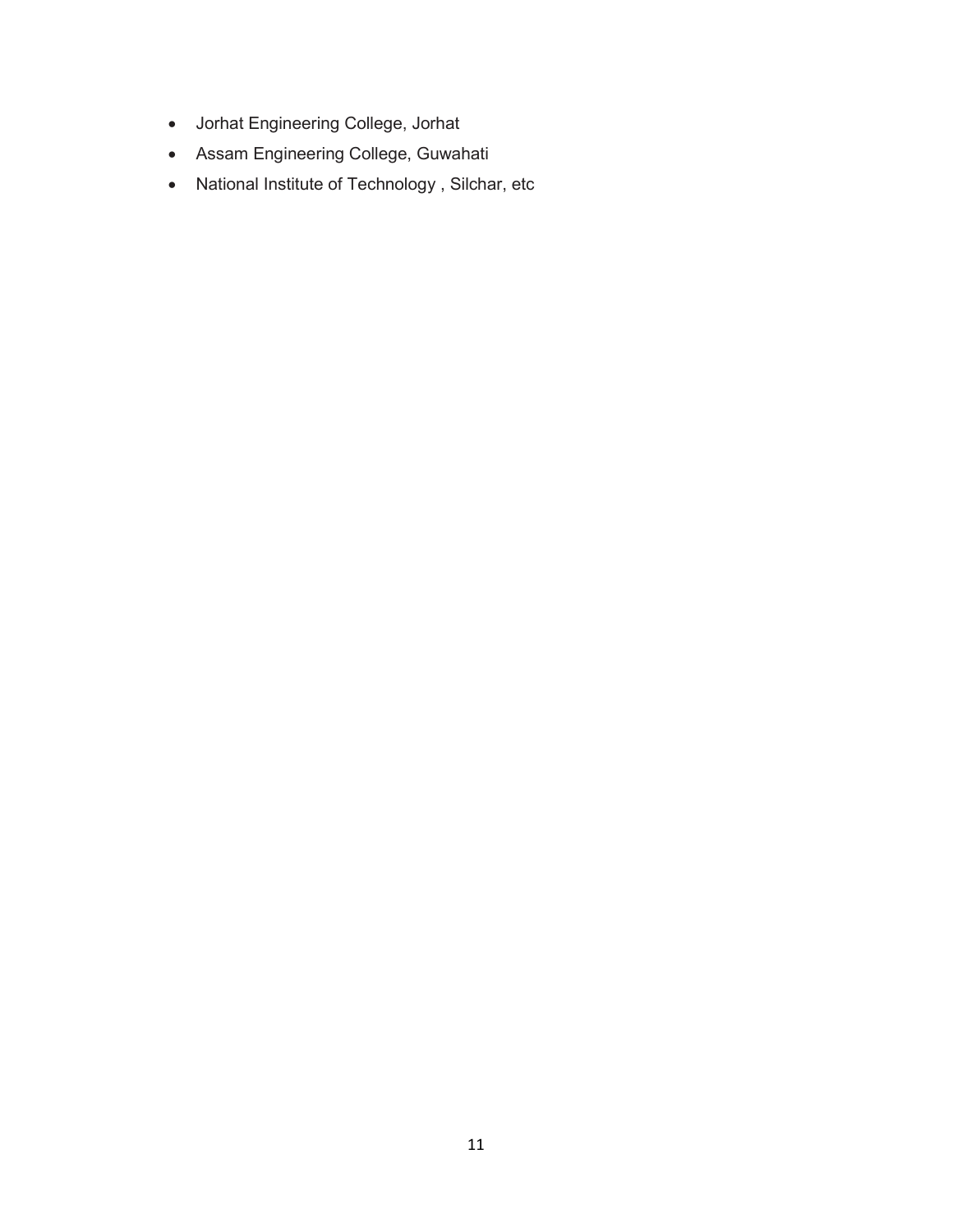## INTRODUCTION, OBJECTIVES & STRATEGY

# 2.1 Introduction:

The Department of Industries & Commerce, Govt. of Assam constituted a committee vide Notification No:CI.187/2012/5 dtd  $6<sup>th</sup>$  August, 2012 to review and examines of the Industrial & Investment Policy of Assam, 2008 and to work out new parameters especially for the development of MSME sector in the state based on available local resources for the benefit of local rural youth.

## 2.2. Broad objectives of the Policy:

The Industrial and Investment Policy of Assam, 2014 lays emphasis on the following core objectives:

- 2.2.1 To increase Gross State Domestic Product by way of facilitating growth of various economic activities including Manufacturing and Service sector
- 2.2.2 To create income & employment especially in the rural areas.
- 2.2.3. To encourage sustainable Investment in the MSME sector in the State.
- 2.2.4. To build a vast pool of skilled personnel.
- 2.2.5 To give special thrust on economic activities based on local resources.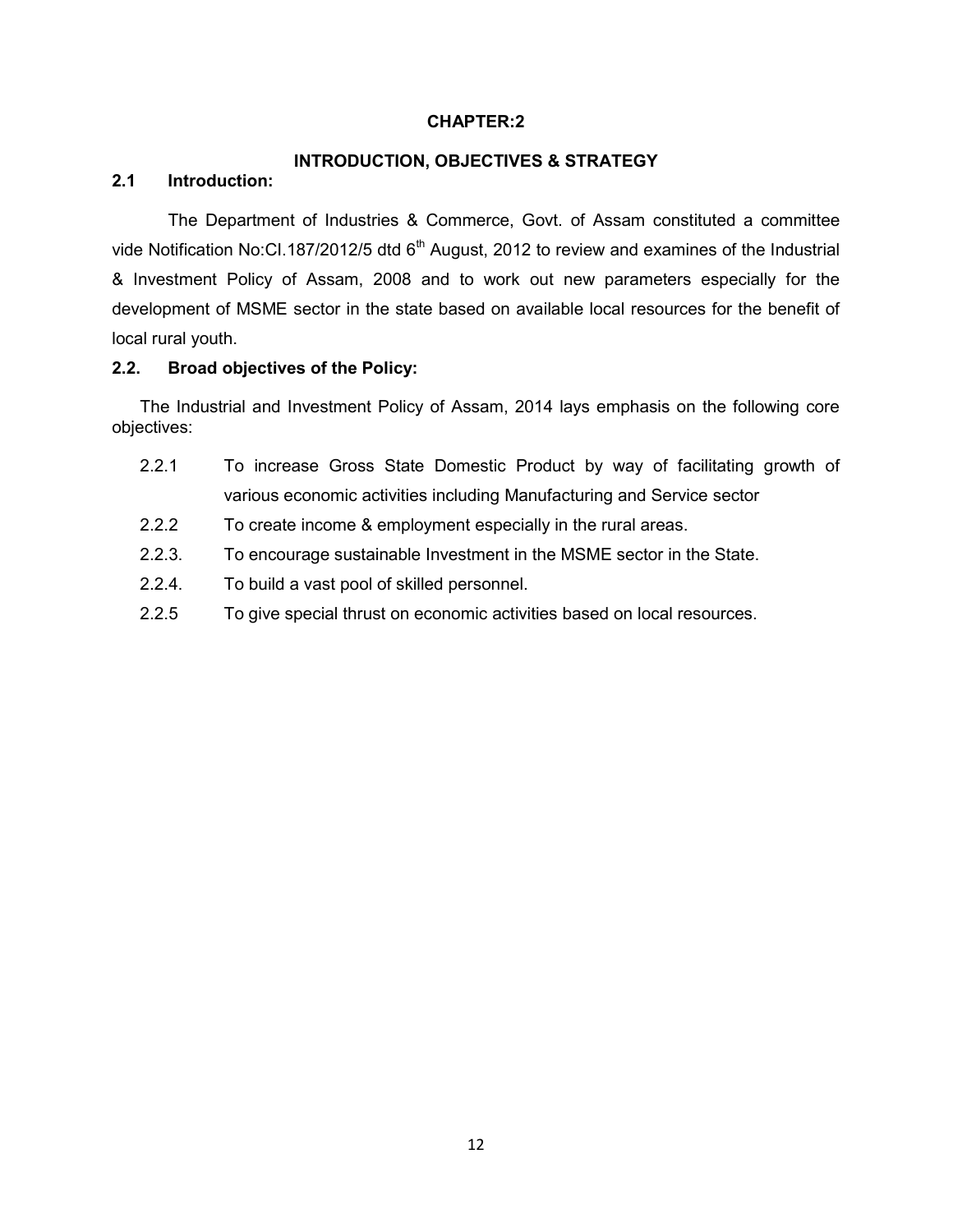#### CHAPATER -3

#### THE NEW PARADIGM FOR GROWTH OF INDUSTRIAL INVESTMENT

 Against the broad objective of the Industrial & Investment Policy of Assam, 2014, Government of Assam has identified the following priorities to facilitate setting up of industries in the State:

### 3.1 Industrial Infrastructure:

Adequate infrastructural facility is considered as essential pre-requisite for industrial development. It is proposed to create suitable industrial infrastructure in the state by setting up of new Industrial Estate /Area/ Parks, etc in the state through the Government agencies as well as through Public Private Partnership ( PPP), wherever possible. The Government has taken steps to update the Land Bank for building such industrial Infrastructure in future.

#### 3.2 Development of Micro & Small Industries:

 The importance and contribution of the Micro & Small sector to the economic growth and prosperity is well established especially to induce inclusive growth. The role of MSE's in terms of employment generation, upholding the entrepreneurial spirit and innovation has been crucial in fostering competitiveness in the economy. It is also proposed to develop Traditional Industries in the state through special package. Government will put thrust on development of this sector and take up various programmes to build a vast pool of skilled and semi-skilled personnel within the State.

## 3.3 Medium and Large Industries:

Medium and Large industries have significant potential in the State because of availability of Raw materials like Hydrocarbon, Coal, Limestone, etc. Government will provide all possible support for setting up of medium and Large Industries in the State.

#### 3.4 Service Sector:

 The State Government recognizes the immense contribution of the Services sector to the economic growth of the State. This sector has immensely contributed in employment generation in the State. Government will continue to facilitate the growth of Services sector in the State.

#### 3.6 Simplification of Procedures:

To encourage the entrepreneurs of the state in setting up of industries, the Government will initiate campaigns to highlight the benefits of various schemes under the policy. It is also proposed to evolve an effective simplified mechanism for speedy approval and clearances.

13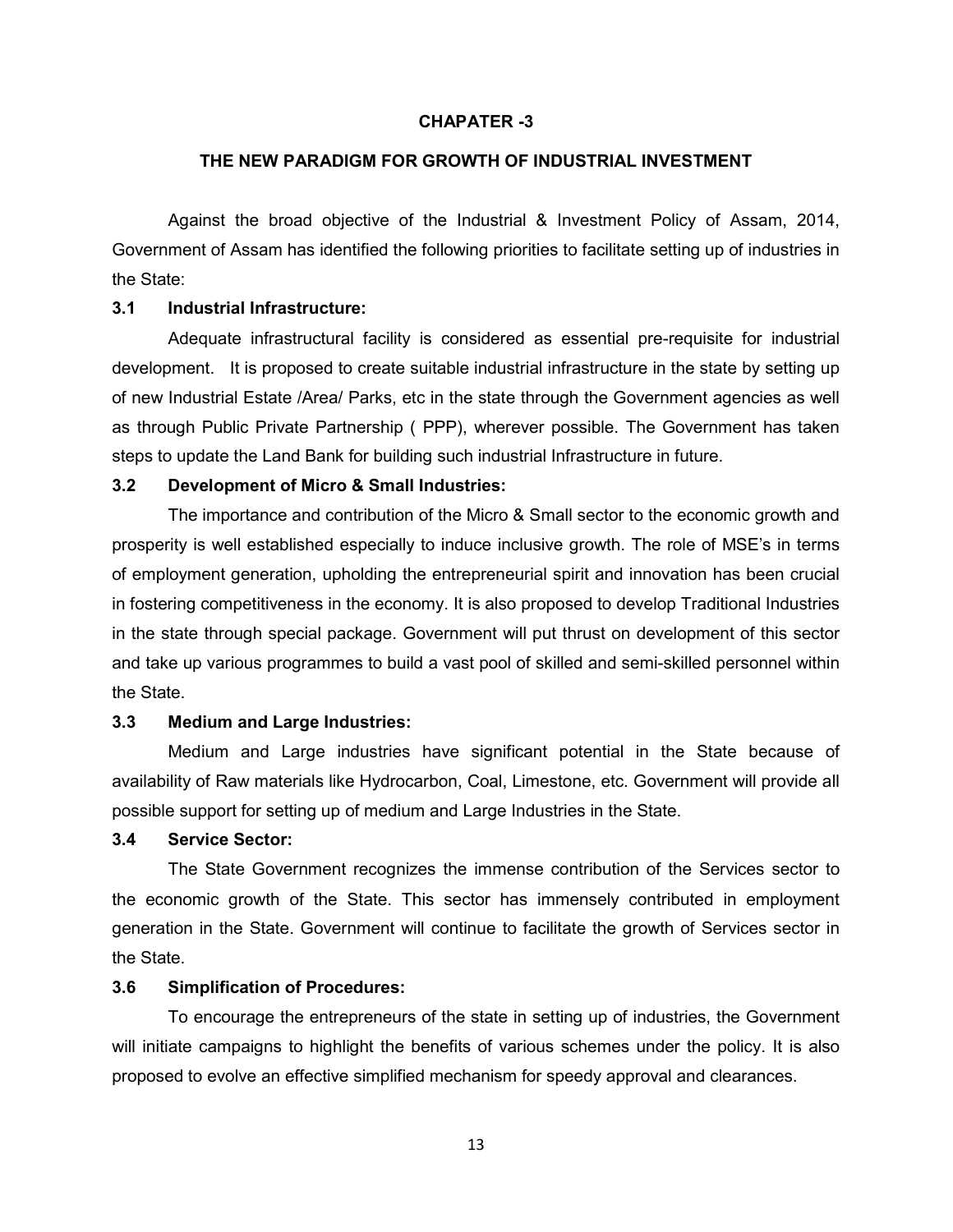## 3.7 Approval from Pollution Control Board:

The Industrial Policy in Annexure-II, III, IV and V given list of various industries categorized as Non-Polluting industrial activities, Green, Orange and Red. It has been resolved that all these industries categorized as non-polluting industrial activities and Green Category, the prospective investors need not have to go through arduous process of obtaining consent or NOC from the Pollution Control Board before a industry is set up. The Green and Non-Polluting industries can straight away be set up under advice to the Pollution Control Board. The Orange category of industry specified in Annexure-IV will be granted a simplified consent for a period of 10 years.

In case of industries covered by the Environment Impact Authority Notification dated 14<sup>th</sup> September, 2006, the time limit specified therein will be followed.

 The validity of the Consent orders as long as there is no change in the process and addition/deletion of machinery will be as follows:

| <i>i</i> Red categories of Industries | Five years    |
|---------------------------------------|---------------|
| ii Orange category of Industries      | Ten years     |
| iii Green category of Industries      | Fifteen years |
| iv Management of Hazardous waste      | Five years    |
|                                       |               |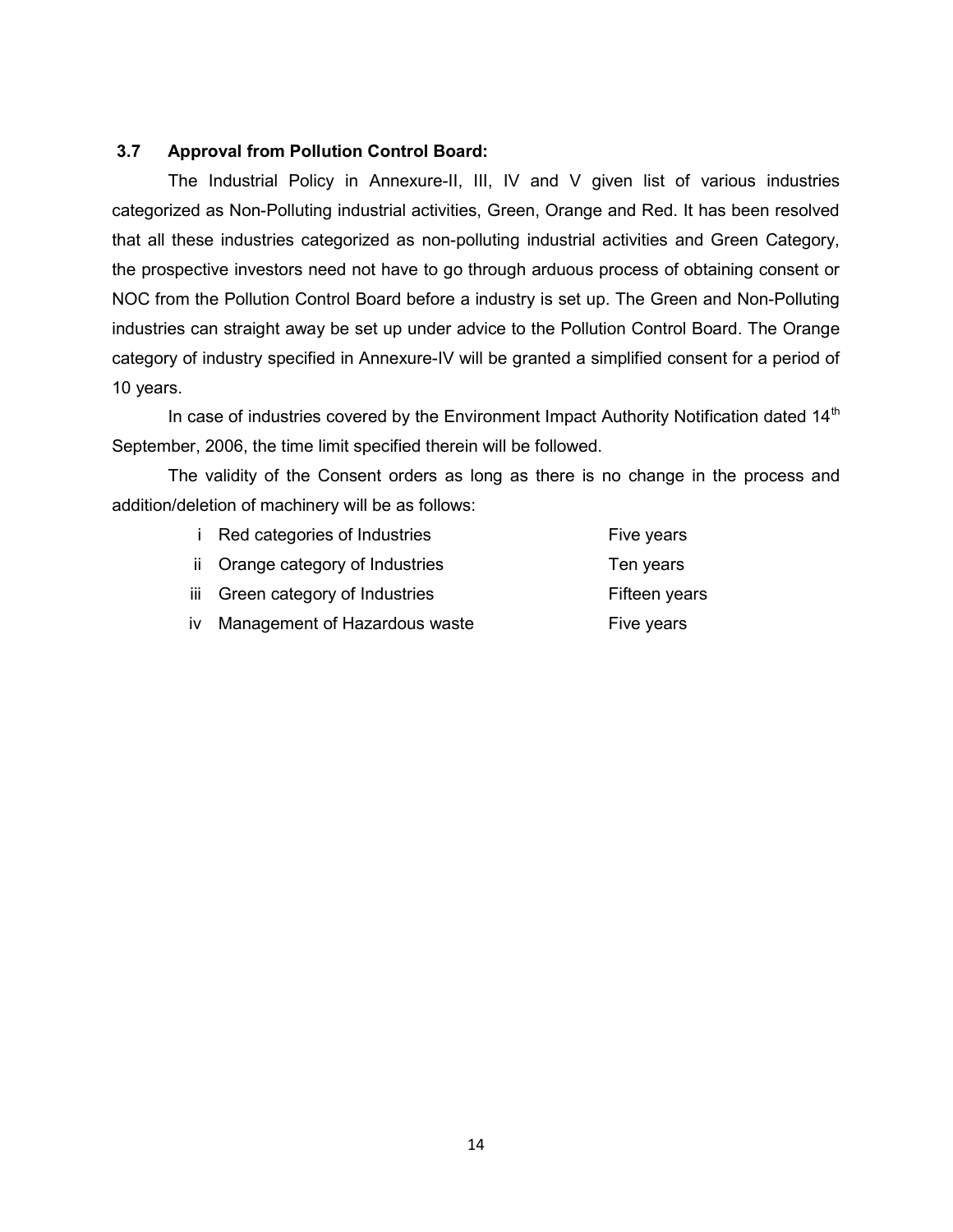#### **DEFINITIONS**

#### 4.1 Period of validity of the Policy:

The policy will be effective from 1/3/2014 and will be valid for a period of 5 years, i.e. up to 28/02/2019. All eligible New Units as well as the existing units which go in for substantial Expansion/ Modernization / Diversification, which commence commercial production within the period of validity will be eligible for the incentives from the Date of commencement of commercial production for the period applicable for each incentive.

#### 4.2 Effective Date:

Effective date for the new policy shall be 01/03/2014 and from that date, the Industrial & Investment Policy of Assam, 2008 will cease to operate unless otherwise provided for. Units which commenced commercial production prior to 01/03/2014 and are eligible under the Industrial & Investment Policy of Assam 2008 shall continue to be governed by the Industrial & Investment Policy of Assam, 2008.

#### 4.3 Definition:

(1) Manufacture means any activity that brings out a change in an article or articles as a result of some process, treatment, labour and results in transformations into a new and different article so understood in commercial parlance having a distinct name, character use, but does not include such activity of manufacture as may be determined by the Government.

(2) Existing unit means a unit, which is or was in commercial production in the State of Assam prior to 01/03 /2014.

(3) New unit means, a unit, which has commenced commercial production in the State of Assam during the validity period of Industrial & Investment Policy of Assam 2014.

(4) "Substantial Expansion" means Increase in value of fixed capital investment of an existing unit by at least 25% as well as increase of employment by at least 10%. Prior to going for expansion, the unit should be operating at least at an average of 75% capacity during the period of 3 previous years.

 (5) Diversification means Fixed Capital Investment made by an existing unit for manufacturing of new product(s) /for rendering new service(s) in the same location of the existing unit, provided that the Additional Fixed Capital investment is not less than 25% of the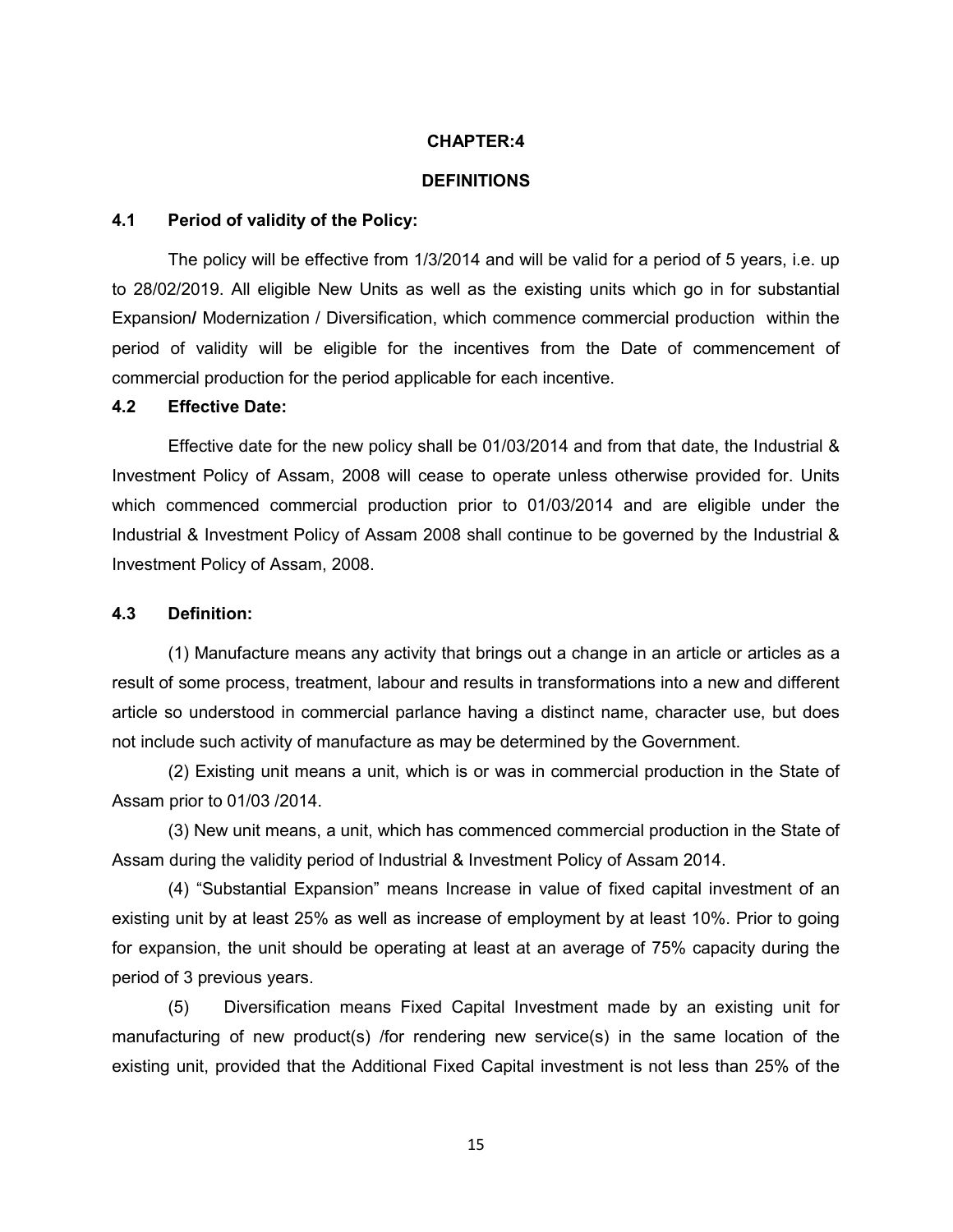gross value of product/s of existing Fixed Capital Investment and increase in regular employment is at least by 10% of people of Assam.

 (6) Modernization means Investment made by an existing unit in the Fixed Capital Investment involving new/improved technology having definite advantage(s) in the same location of the existing unit in reduction of cost of production or in increase of profit margin, provided that the additional Fixed Capital Investment is not less than 25% of the gross Fixed Capital Investment.

 (7) Micro, Small and Medium units means investment in Plant and Machinery upto Rs.25 lakh, Rs.5 Cr & Rs.10 Cr respectively.

(8) Large unit means investment in plant and machinery above Rs.10 Cr.

(9) Mega Project means investment in Fixed capital Investment above Rs.100 Cr or generating a minimum of 1000 regular employment.

(10) Fixed Capital Investment means and includes investment in plant & machinery or additional investment in plant and machinery (for expansion unit) and factory building for the units other than Micro units. In order to encourage micro units, cost of land will also be included in Fixed Capital Investment.

## 4.4 Eligibility Criteria:

 (a) All New Units and their subsequent Substantial Expansion/ Modernization / Diversification as well as Existing units which is undergoing Expansion / Modernization/ Diversification except those in Annexure-1 shall be eligible under the Industrial & Investment Policy of Assam, 2014.

 (b) A unit shall have employment of minimum of 80% people of Assam in the Managerial cadre and minimum of 90% people of Assam in the Non-Managerial cadre.

> (i) Employment certificate for Micro and Small units shall be issued by the District Employment officer of the concerned district.

> (ii) Employment certificate for Medium and Large units shall be issued by the Director of Employment & Craftsmen Training.

(c) A unit availing grants/incentives from a Department/ an agency under the State/ Central Government/ Foreign Agencies shall not be eligible for similar type of incentives under this policy.

(d) Incentives/ Subsidies/ Concessions/ Financial support under this policy shall be applicable to units in the Private Sector, Joint Sector, Co-operatives, Partnership firm, Self-help Group (SHG), Trust, Non-Government Organization (NGO) as well as units set up by State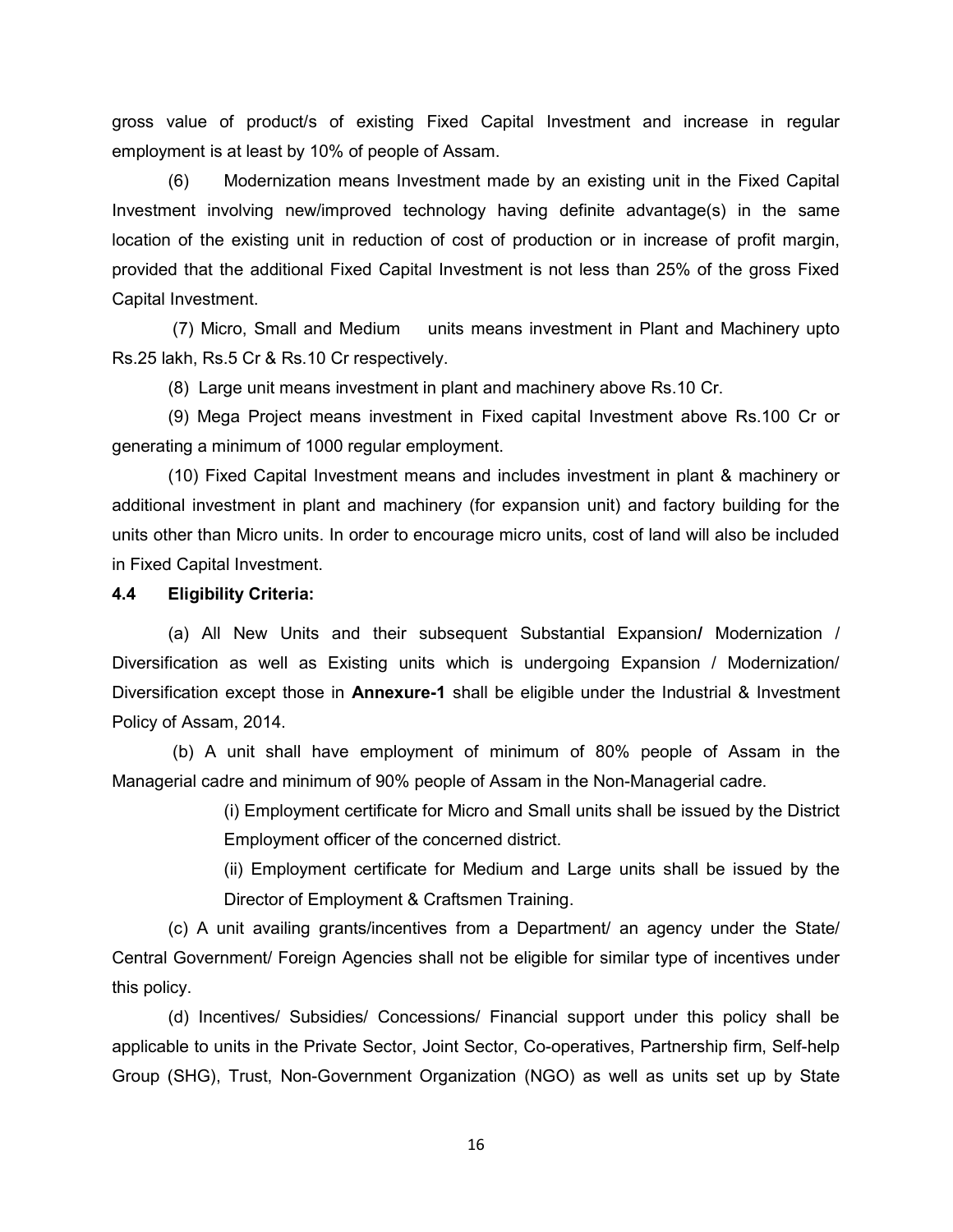Government. Central Public Sector undertakings shall not be eligible for any incentives under the Policy.

(e) The unit undergoing Expansion/Modernization/ Diversification shall be eligible for incentives only for the Additional Fixed Capital Investment made i.e for the Expanded/ Diversified/ Modernized portion of the existing unit.

(f) Service sector activities like Employment oriented skill building/Vocational Training Institute, Hotels/Resorts above 2 Star category and Diagnostic facility which specializes in Aid, Lever, Kidney, Heart and Brain shall be eligible to get the benefit under the policy.

## 4.5 Eligibility Certificate:

- (1) Eligibility Certificate is a certificate which shall be issued by the General Manager of the District Industries & Commerce Centre for Micro units, Commissioner of Industries & Commerce for Small Scale units and Managing Director, Assam Industrial Development Corporation Ltd (AIDC Ltd) for the Medium & Large units. This shall be issued after ensuring that all the criteria for eligibility have been fulfilled to the full satisfaction of the competent authority.
- (2) No right or claim for any incentives under the policy shall be deemed to have been conferred by the policy merely by virtue of the fact that the unit has fulfilled on its part the conditions of the policy and the incentives/subsidies cannot be claimed as a matter of right.
- (3) The incentives under the Policy cannot be claimed unless the Eligibility Certificate has been issued under the policy by the implementing agency concerned and the unit has complied with the stipulation/conditions of Eligibility Certificate to the satisfaction of the competent authority.
- (4) The decision of the implementing agency, subject to such direction as Government may issue from time to time in this regard shall be final and binding.

## 4.6 Eligibility Certificate and submission of claim proposal/s for Micro units :

(a) The Micro units will submit application for Entrepreneurs Memorandum part-II (EM part II) within 3 months from the date of production and General Manager, District Industries & Commerce Centre will issue Acknowledgement within one month from the date of submission of application for Entrepreneurs Memorandum part-II (EM part II).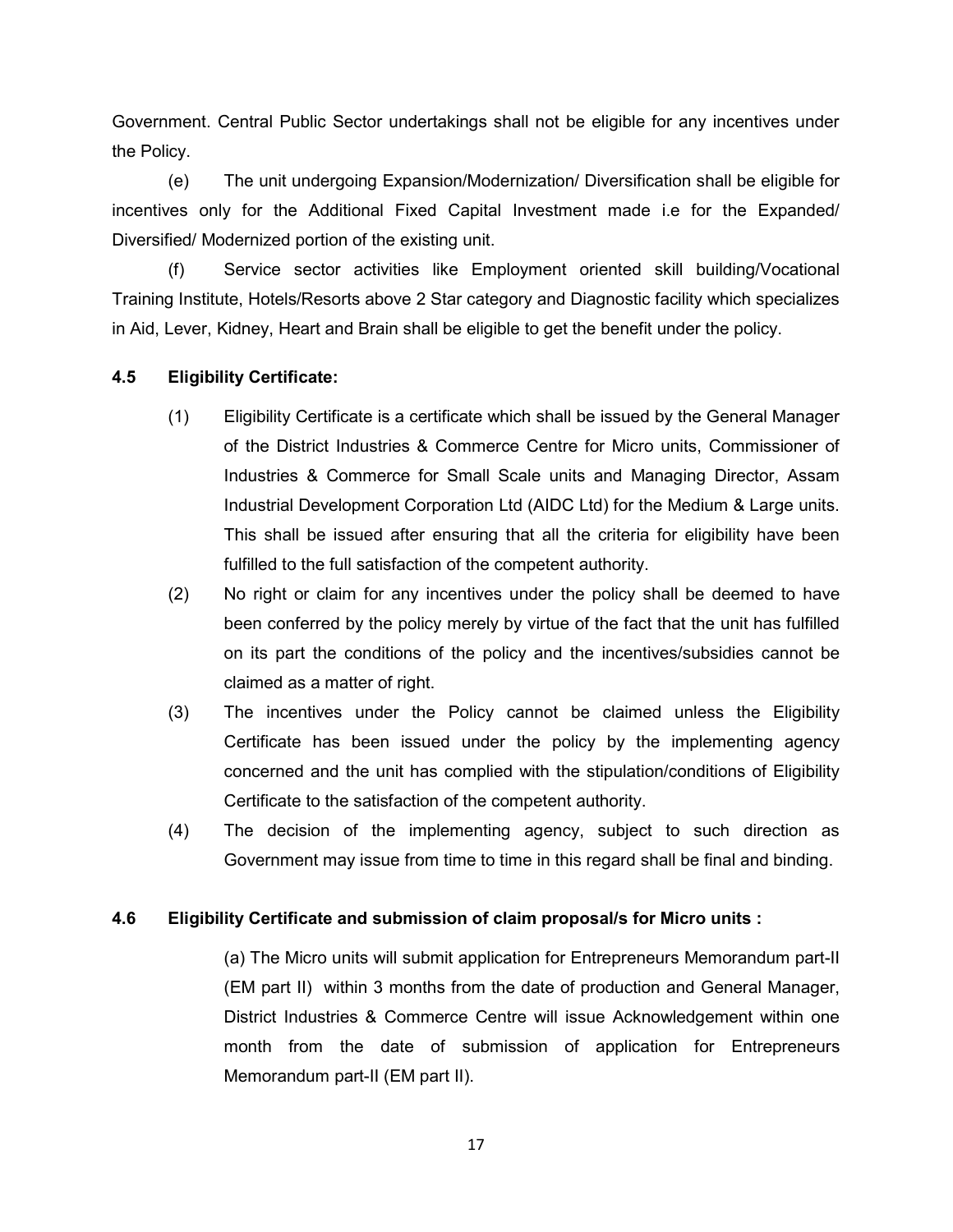(b) Application for Eligibility Certificate shall be submitted by the Micro units within one year from the date of commercial production. On receipt of the application for Eligibility Certificate for Micro unit, DICC will issue Eligibility certificate within one month from the date of submission of the application for Eligibility Certificate, if all the criterion has been fulfilled as prescribed under the policy.

(c) Applications for claim of State Capital Investment Subsidy for Micro units should be submitted within one year from the date of issuance of Eligibility Certificate.

## 4.7 Submission of Application for grant of Eligibility Certificate:

Application for grant of Eligibility Certificate should be submitted by a unit (other than Micro units) within one year from the date of going into commercial production/operation.

## 4.8 Eligible /Non–Eligible items of Civil Works and Plant & Machinery:

Eligible/Non-Eligible items of civil works and plant & machinery shall be specified in the proposed guidelines to be notified under the policy.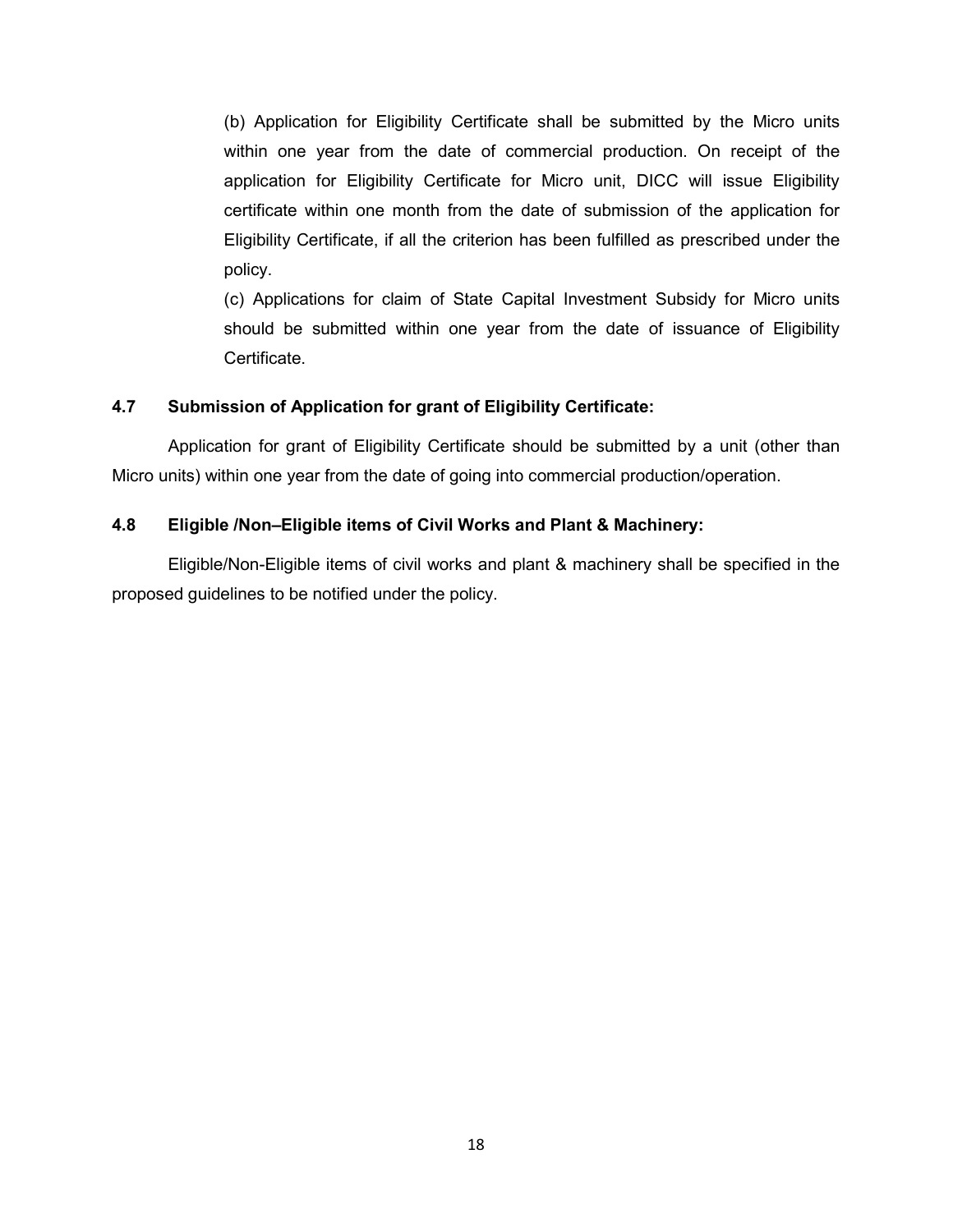#### CHAPTER-5

# LAND USE PATTERN FOR SETTING UP OF MANUFACTURING AND SERVICE SECTOR UNITS IN THE STATE

5.1 The Industries & Commerce Department will play a facilitating role for setting up Manufacturing and Service sector units in the State. New units can be set up both within the notified Industrial Area (developed by the State Government Agencies, PPP or Private Sector) or any suitable land available in any part of the State. However, the policy would like to mention that as a matter of directive principle, the Government would not encourage reckless conversion of productive agriculture land for Industrial purposes. However, the Government would endeavour to identify and designate the degraded, Low lying, Waste land or agriculturally nonproductive land or land where agricultural output is minimal or land lying deserted as a "Prospective Industrial Area", for setting up of such Manufacturing and Service sector units in the State in future.

5.2 To meet the future requirement of land for industrial investment, the Government will endeavour to convert the land presently lying unutilized under the closed/liquidated State PSUs into Industrial Growth Centres all over the State.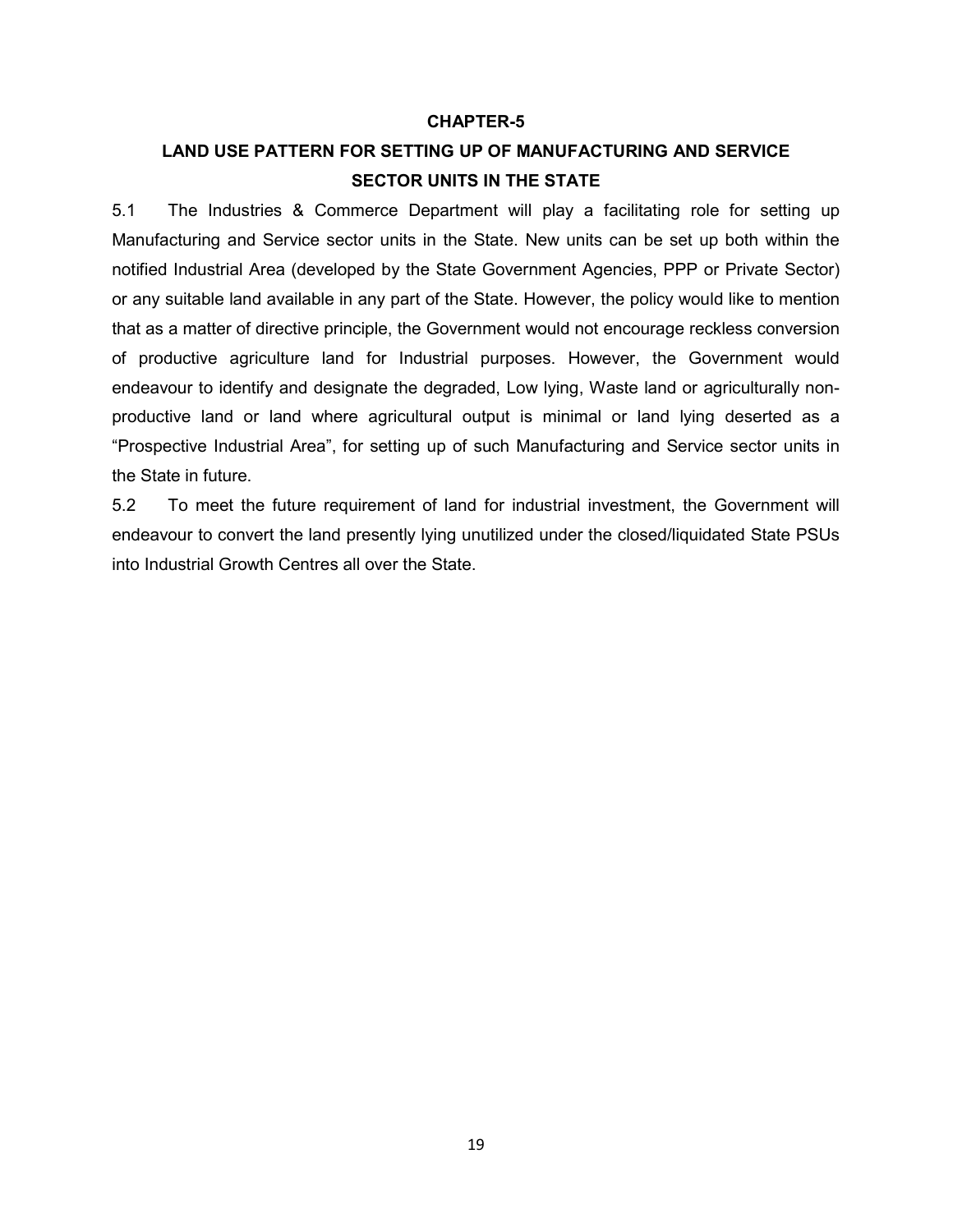#### TRADITIONAL INDUSTRIES

6.1 Traditional industries of Assam play a vital role in the state economy for employment generation. Traditional industries like Brass & Bell metal, Terracotta, Fireworks, Blacksmithy, Assamese Jewellery, Wood Craft, Cane & Bamboo works, Endemic Silk works, Weaving and Vegetable dyeing, Japi making, Water Hyacinth, Jute diversified products, etc shall be supported through various programmes of the department. Government of Assam is aware about the problems faced by them and it proposes initiate various measures under the policy as follows:

(a) To provide the financial assistance for creation of assets including Common Facility Centres and working capital loan , it is proposed to introduce individual Artisan Identity Card (AIC) to get Bank loan upto Rs.2.00 lakh by the artisans. Government will reimburse the actual interest paid (excluding panel interest) charged by the bank  $@$  50% for a period of 5 years from the date of first disbursement. The Artisan Identity Cards shall be issued by the General Manager, District Industries & Commerce Centres of Assam. A separate guideline including the modalities of release of fund shall be notified. (b) To protect the interest of the Traditional Industries, initiative shall be taken for Geographical Indication (GI) registration, registration of Trade Marks, Forward linkages including Brand development, etc. For facilitating Forward linkages of Traditional Industries, the Department of Industries & Commerce has decided to construct a "Khadi Plaza" in Guwahati city for showcasing various products.

(c) On the basis of requirement of the artisans, Craft Clusters will be promoted.

(d) Department shall continue to provide skill up-gradation programme through various National/State level organizations/Institutes from time to time.

20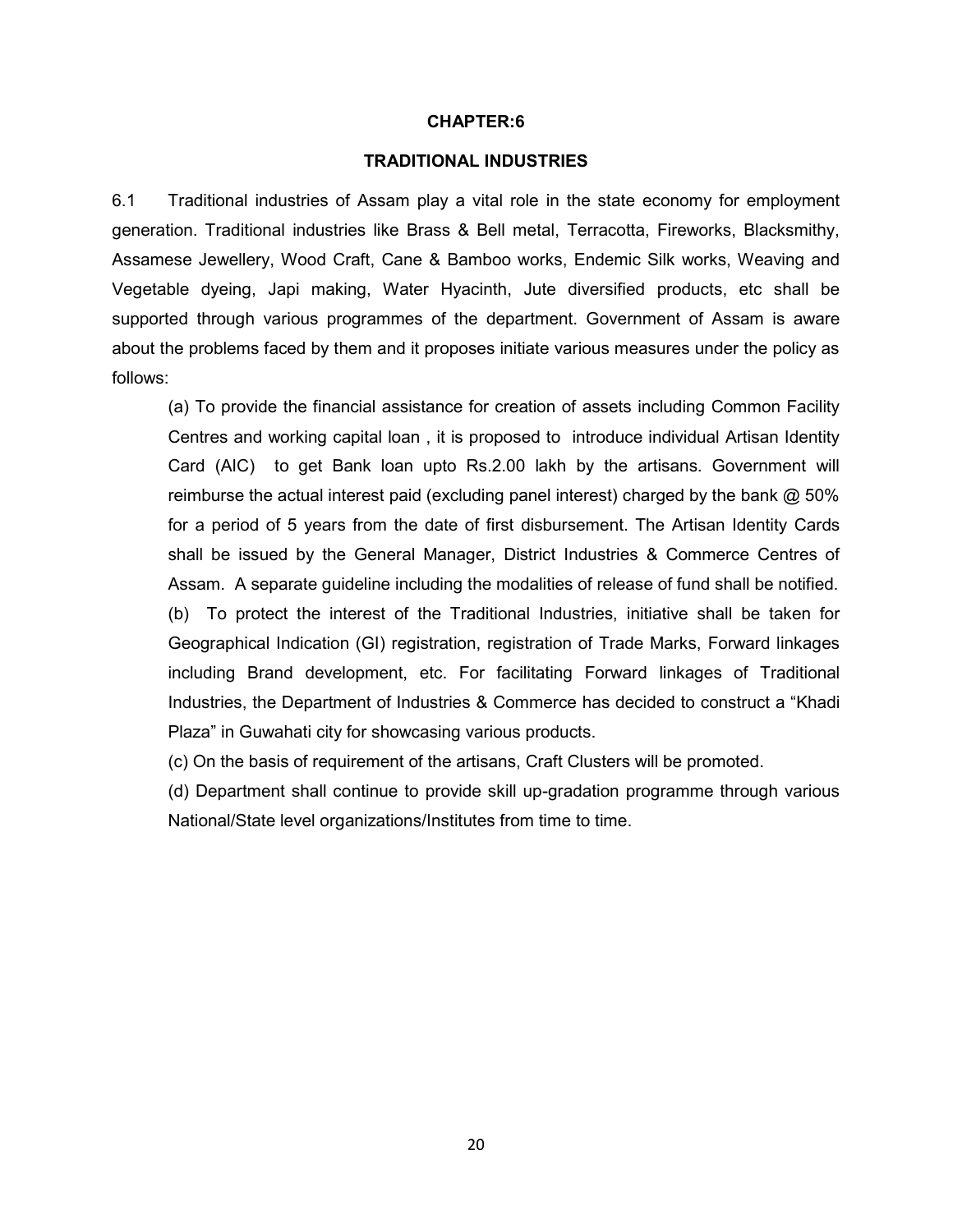## FISCAL INCENTIVES TO MICRO UNITS

## 7.1. State Capital Investment Subsidy for Micro units:

New Micro units will be granted State Capital Investment subsidy @ 30% on the amount spent on workshop shed (only required for production activities), plant & machinery, cost of land, installation & internal electrification subject to a maximum of Rs.10 lakh, subject to the condition that the applicant has not claimed similar subsidy under any other scheme of Central/State Government earlier.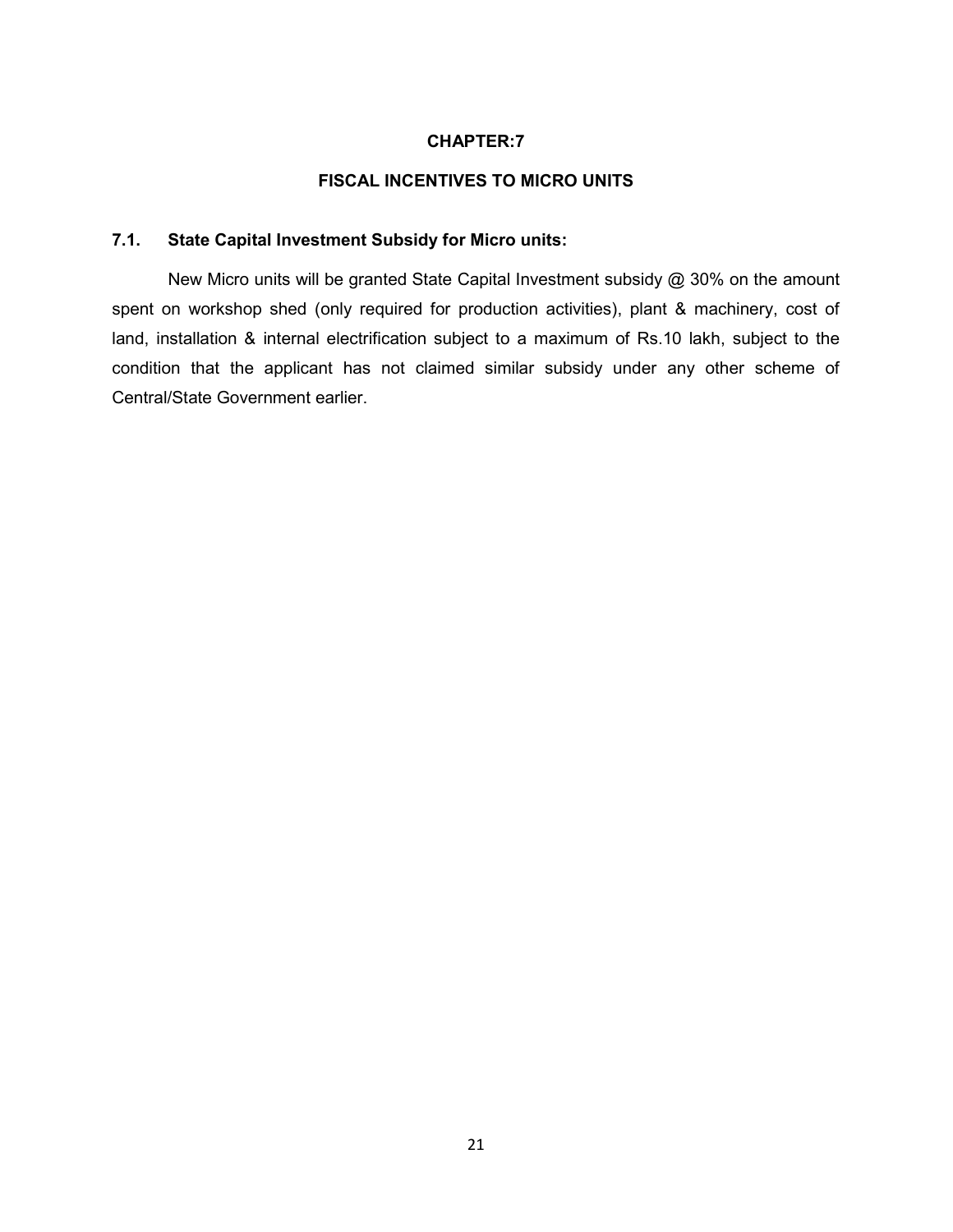## GENERAL FISCAL INCENTIVES

Following fiscal incentives shall be available to all units including Micro units

## 8.1 Tax Exemptions:

8.1.1 All eligible units will be entitled for exemption of tax payable under the Assam Value Added Tax Act,2005 , the Central Sales Tax Act 1956, Assam Luxury Tax Act 1989 , whichever is applicable in the following manner:

## A. VAT Exemption:

(a) Micro units: Amount of Tax Exempted or 15 years whichever is earlier.

- (b) Other than Micro units:
	- (i)  $1^{st}$  &  $2^{nd}$  Years: 100%

(ii)  $3^{rd}$  &  $4^{th}$  Years: 80% of tax payable subject to 50% of installed capacity of the unit.

(iii)  $5<sup>th</sup>$  to 15 years onward: 50% of tax payable subject to utilization of 60% of the installed capacity of the unit.

The limit of entitlement is mentioned below :

| Category                                    | <b>Micro</b>              | <b>Small</b>        | <b>Medium &amp; Large</b>       |
|---------------------------------------------|---------------------------|---------------------|---------------------------------|
| <b>New</b>                                  | Maximum of 200% of        | Maximum of 150%     | Maximum of 100% of Fixed        |
|                                             | <b>Fixed Capital</b>      | of Fixed Capital    | <b>Capital Investment</b>       |
|                                             | Investment                | Investment          |                                 |
| New & Existing unit                         | Maximum of 150% of        | Maximum of 100%     | Maximum of 90% of Additional    |
| undergoing                                  | <b>Additional Fixed</b>   | of Additional Fixed | <b>Fixed Capital Investment</b> |
| Expansion/Modernis<br>ation/Diversification | <b>Capital Investment</b> | Capital Investment  |                                 |

# B. VAT Exemption for units setup in Plastic Park, Bamboo Park, Food Park, Tea Park & other Parks developed by or in-collaboration with State/Central Government:

All eligible units will be entitled to following exemption:

The limit of entitlement is mentioned below :

| Category                                                                       | <b>Micro</b>                                                        | <b>Small</b>                                                 | <b>Medium &amp; Large</b>                                        |
|--------------------------------------------------------------------------------|---------------------------------------------------------------------|--------------------------------------------------------------|------------------------------------------------------------------|
| <b>New</b>                                                                     | Maximum of 250% of<br><b>Fixed Capital</b><br>Investment            | Maximum of 180%<br>of Fixed Capital<br>Investment            | Maximum of 100% of Fixed<br>Capital Investment                   |
| New & Existing unit undergoing<br>Expansion/Modernisation/Divers<br>ification. | Maximum of 200% of<br><b>Additional Fixed</b><br>Capital Investment | Maximum of 120%<br>of Additional Fixed<br>Capital Investment | Maximum of 90 % of Additional<br><b>Fixed Capital Investment</b> |

C. Entry Tax: All eligible micro/SSI/Medium/Large scale units including State PSUs will be entitled for exemption of payment of Entry Tax on plant & machineries brought from other States.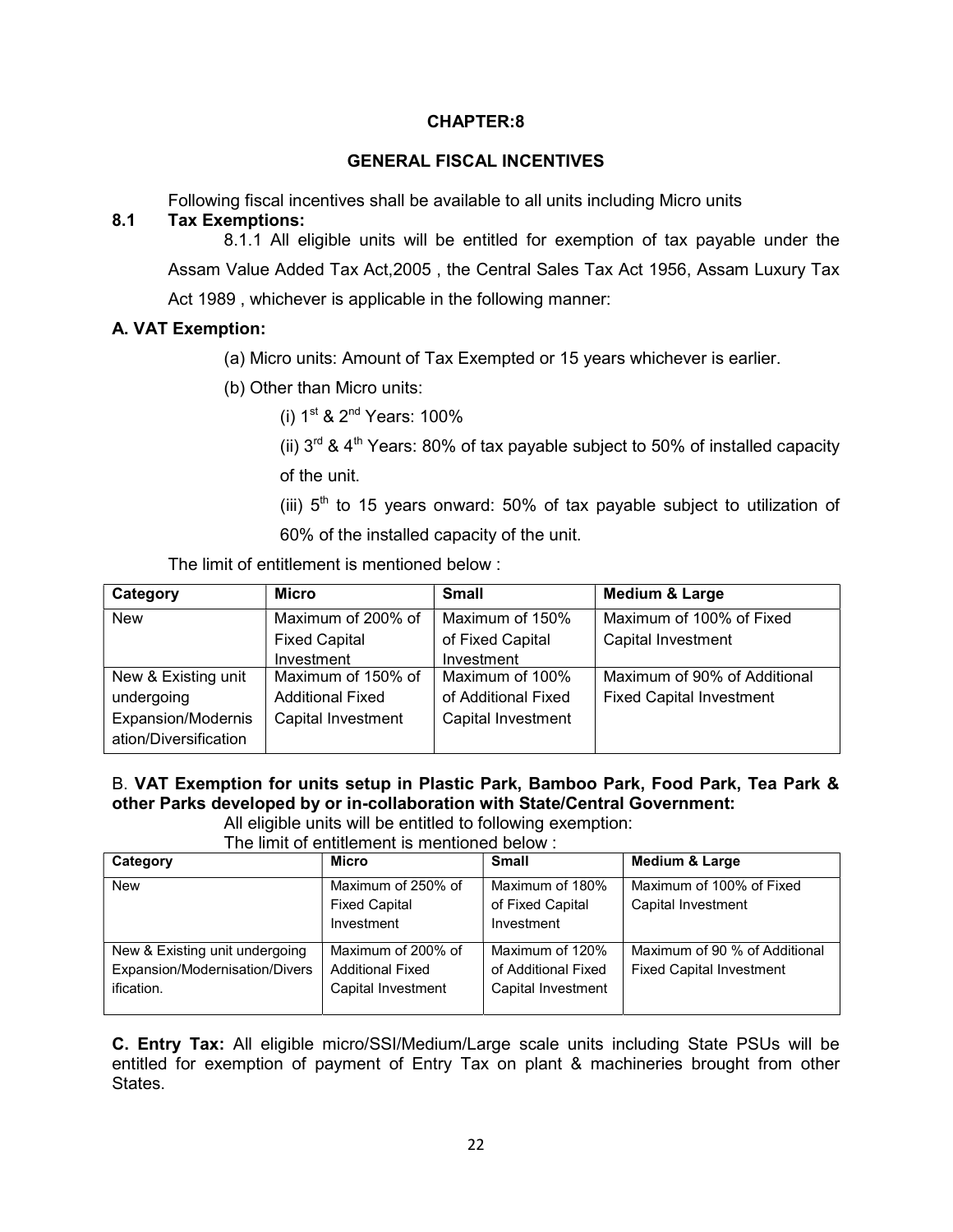D. Luxury Tax: Hotels will be entitled for exemption of Luxury Tax to the extent of 50% for Ten years in addition to exemption of Entry Tax on Plant & Machineries.

8.2 The Finance Department of Government of Assam shall be the Implementing Agency for Tax incentives. The Finance Department will bring out a separate notification in this regard.

## 8.3 Subsidy on Quality Certification/Technical Knowhow:

The fee payable for obtaining BIS/ISO/FPO/AGMARK certification and fees payable for getting technical knowhow from recognized research laboratory/Institutions like CFTRI, CIPET, etc. by eligible unit will be subsidized to the extent of 75%, subject to a ceiling of Rs.2.00 lakh per unit.

## 8.4 State Capital Subsidy:

 Educational Institutions, Research facilities, Hospitals, Nursing Homes and Public utility facilities from the non-governmental sector shall be eligible for State Capital Subsidy @20% of the cost of PV Modules upto 20 KW in addition to the incentives, if any, offered by the Central Government for PV Modules.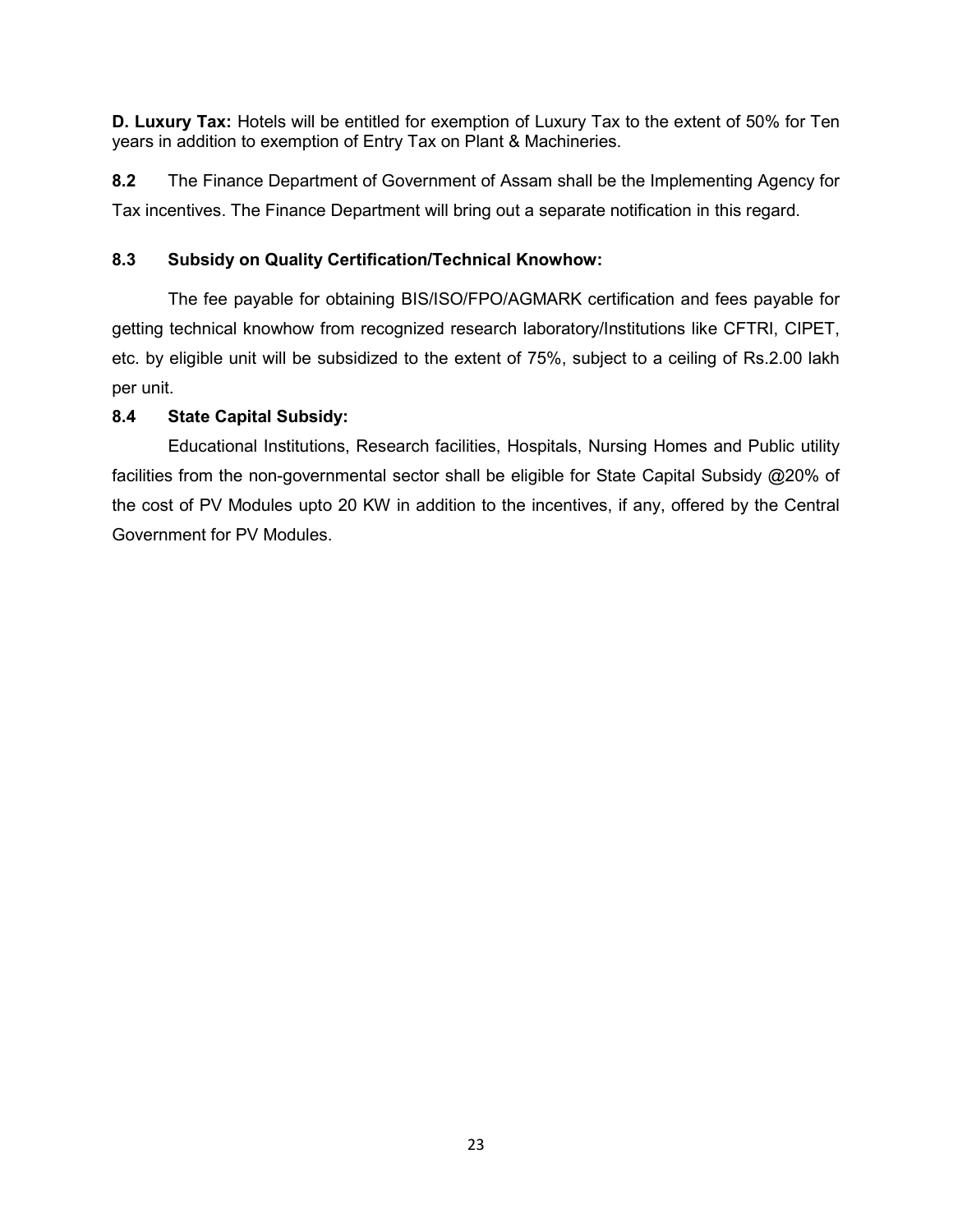#### CHAPTER -9

#### SPECIAL STATUS FOR MEGA PROJECTS

9.1 Project with large Fixed Capital Investment with a minimum of Rs.100 Cr or generating a minimum of 1000 regular employment shall be given Mega Project Status.

9.2 To encourage the establishment of Mega Projects, a High Power Committee to be notified by the Government, will consider additional incentives to be provided to such projects in case to case basis. The Committee shall consider the Mega Project status in a single integrated unit.

9.3 All such project proposals shall be submitted to the Department by the industrial units directly with supporting documents like project Report, Company Registration, etc or as prescribed under the policy. The proposal shall be examined by a Team of Officials of Assam Industrial Development Corporation (AIDC) and submit its report for approval of the Committee constituted to award Mega Project status. The High Power Committee shall decide to grant Mega Project status and to inform the unit about the decision. On receipt of the Committee's decision, the respective department/s shall issue notification accordingly within a period of one month.

9.4 While calculating the Fixed Capital Investment the cost towards Interest during Construction (IDC) & Margin Money for Working capital shall be excluded.

9.5 The unit has to submit details of the Fixed Capital Investment made in the unit within four months to the department from the date of going into commercial production. The documents shall be examined by the department and on examination, if the unit fails to invest a minimum of Rs.100 Cr / to provide direct employment of 1000 persons, the unit should refund the additional incentives provided to the unit as well as surrender the excess land allotted by Government/ Agencies to the unit within six month to Government/Agencies as the case may be, and lose the Mega Project status. However, the unit may avail the benefit as provided for other units under the policy.

24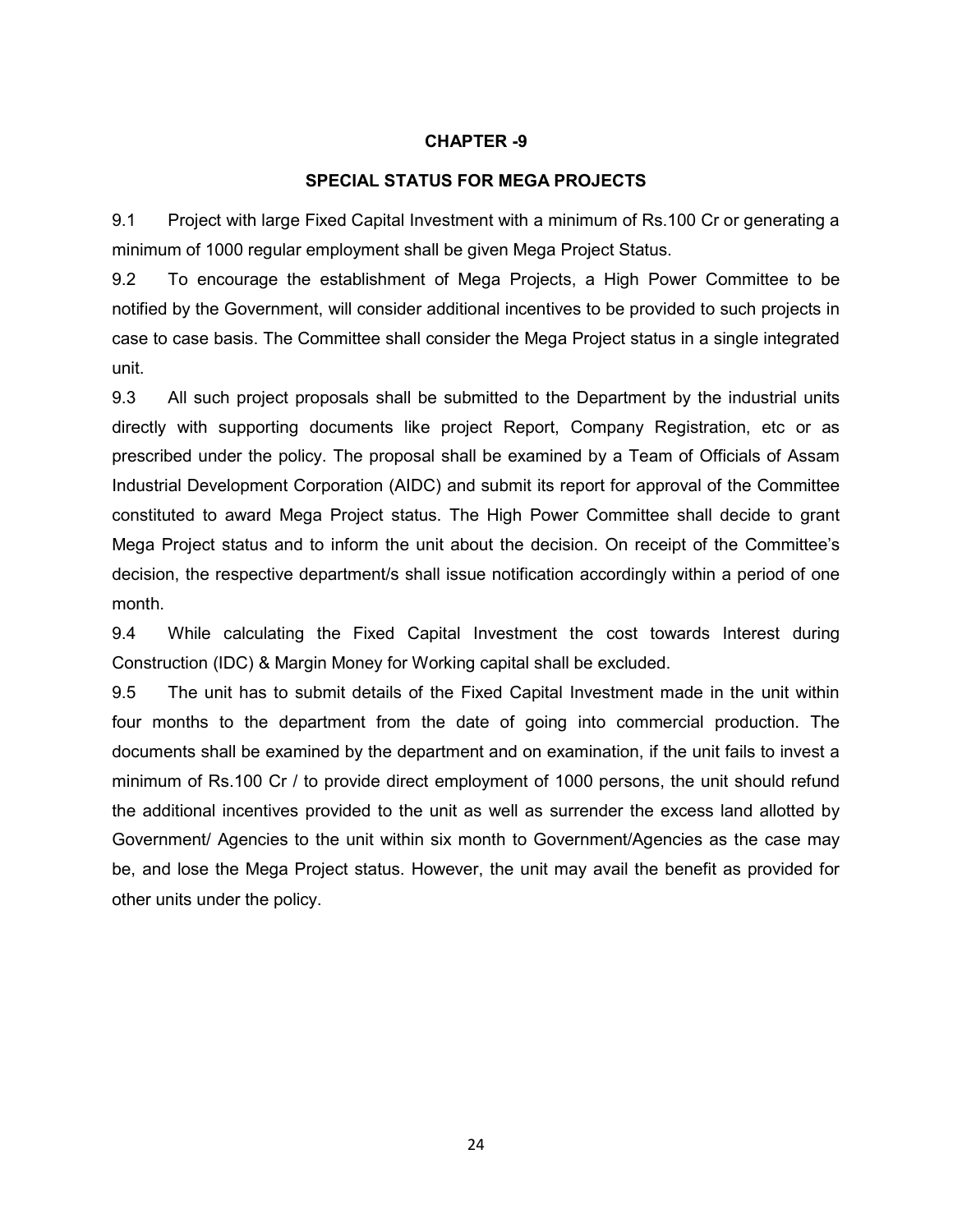## IMPLEMENTATION AND MONITORING

10.1 All incentives under this policy can be claimed only after obtaining Eligibility Certificate from the prescribed authorities. Following Committees are constituted for scrutiny of the applications and to approve the deserving cases for the issuance of Eligibility Certificate for the entire fiscal and tax incentives under this Policy.

10.2 Committees for implementation of the policy are given below:

## 10.2.A. District Level Committee to consider grant of Eligibility Certificate for Tax incentives as well as to consider incentives for Micro & Small units:

|                | Deputy Commissioner / Additional Deputy Commissioner (Dev)<br>of the District | ÷                             | Chairman            |
|----------------|-------------------------------------------------------------------------------|-------------------------------|---------------------|
| 2              | Additional Director of Industries & Commerce (Zonal)                          | $\blacksquare$                | Vice Chairman       |
| 3              | Deputy Commissioner of Taxes (in charge of the district)                      | $\blacksquare$                | Member              |
| $\overline{4}$ | <b>District Employment Officer</b>                                            | ٠<br>×                        | Member              |
| 5              | <b>Lead District Manager</b>                                                  | ٠                             | Member              |
| 6              | Sr. most officer of APDCL in the district                                     | ٠<br>$\overline{\phantom{a}}$ | Member              |
| 7              | General Manager, District Industries & Commerce Centre                        | ÷                             | Member<br>Secretary |

Terms of reference:

|                | The Committee shall examine and approve the proposals for Eligibility Certificate for<br>grant of Tax Incentive to the Micro units as per guidelines/schemes issued from time to<br>time. The Committee shall also approve other incentives for Micro & Small units. |
|----------------|----------------------------------------------------------------------------------------------------------------------------------------------------------------------------------------------------------------------------------------------------------------------|
| $\overline{2}$ | The Committee shall meet as and when necessary and at least once in a quarter.                                                                                                                                                                                       |
| 3              | The Chairman of the Committee may co-opt any expert/s, Officer for specific<br>proposals.                                                                                                                                                                            |
| 4              | At least four members including Chairman, Member Secretary and<br>Deputy<br>Commissioner of Taxes shall be necessary for any sitting of the committee.                                                                                                               |
| 5              | The Member Secretary shall submit a quarterly report to the Commissioner of<br>Industries about holding the meeting.                                                                                                                                                 |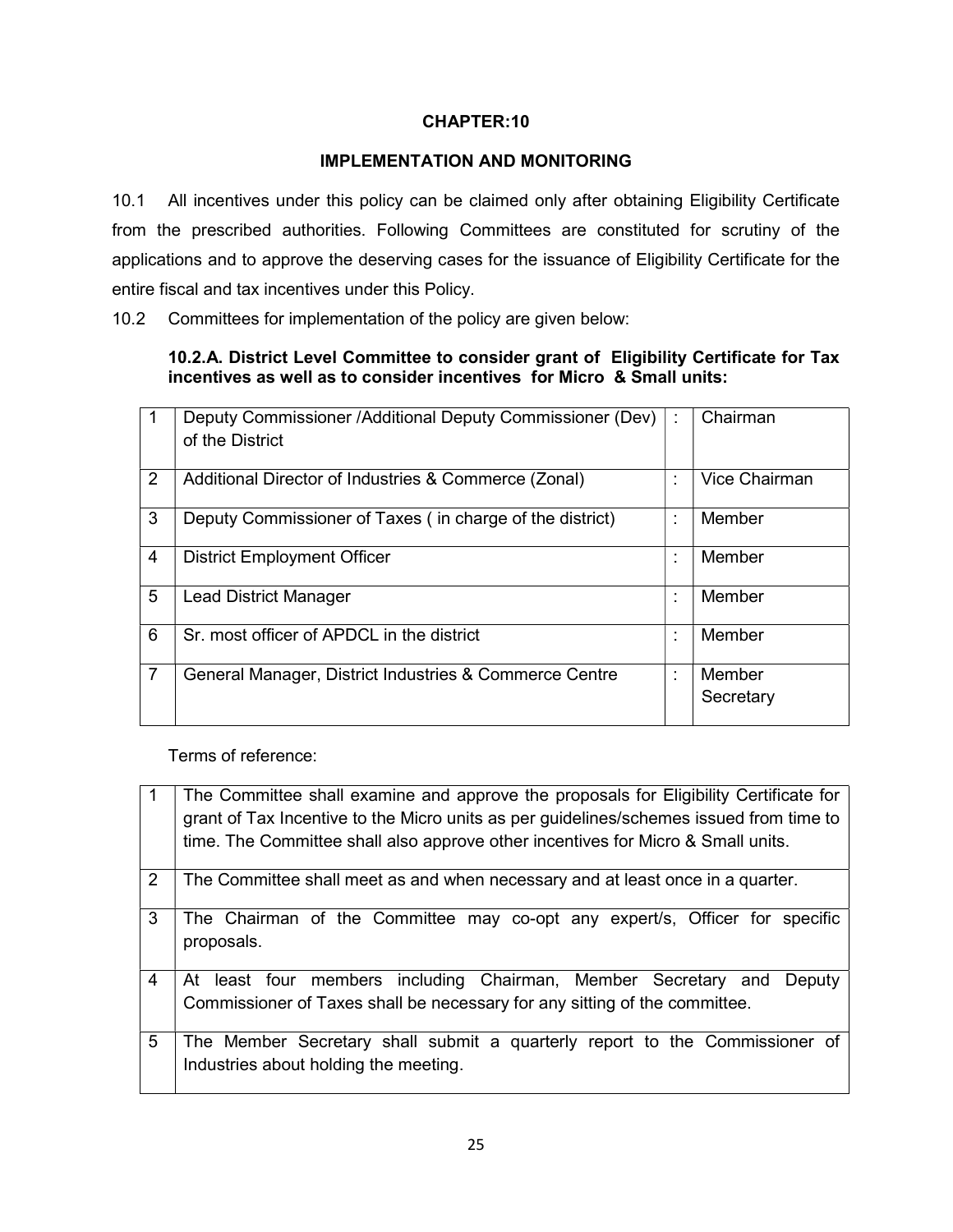## 10.2.B. State Level Committee to consider grant of Eligibility Certificate for Small Scale units :

| 1              | Commissioner of Industries & Commerce, Assam                                        | t              | Chairman                |
|----------------|-------------------------------------------------------------------------------------|----------------|-------------------------|
| $\overline{2}$ | the Government of Assam,<br>to<br>Revenue<br>Secretary<br>Department or his Nominee | ÷              | Member                  |
| 3              | Secretary to the Government of Assam, Finance Department<br>or his nominee          | ÷              | Member                  |
| 4              | <b>Commissioner of Taxes, Government of Assam</b>                                   | $\ddot{\cdot}$ | Member                  |
| 5              | Nominee of Managing Director, APDCL                                                 | t              | Member                  |
| 6              | Director of Employment & Craftsmen Training, Assam                                  | t              | Member                  |
| $\overline{7}$ | Member Secretary, Pollution Control Board                                           | t              | Member                  |
| 8              | Industrial<br>Managing<br>Director, Assam<br>Development<br><b>Corporation Ltd</b>  | ÷.             | Member                  |
| 9              | Managing Director, AIIDC                                                            | $\ddot{\cdot}$ | Member                  |
| 10             | Managing Director, ASIDC Ltd                                                        | t              | Member                  |
| 11             | <b>Additional Director of Industries &amp; Commerce</b>                             | t              | <b>Member Secretary</b> |

## Terms of reference:

|                | The Committee shall scrutinize the application and to approve the deserving proposals<br>to issuance of Eligibility Certificate under the policy. |
|----------------|---------------------------------------------------------------------------------------------------------------------------------------------------|
| $\overline{2}$ | The Committee shall meet as and when necessary and at least once in a quarter.                                                                    |
| 3              | The Chairman of the Committee may co-opt any expert/s, Officer for specific<br>proposals.                                                         |
| $\overline{4}$ | At least five members including Chairman, Member Secretary and Commissioner<br>Taxes shall be necessary for any sitting of the committee.         |
| 5              | The Member Secretary shall submit a quarterly report to the Government about<br>holding of meeting/s.                                             |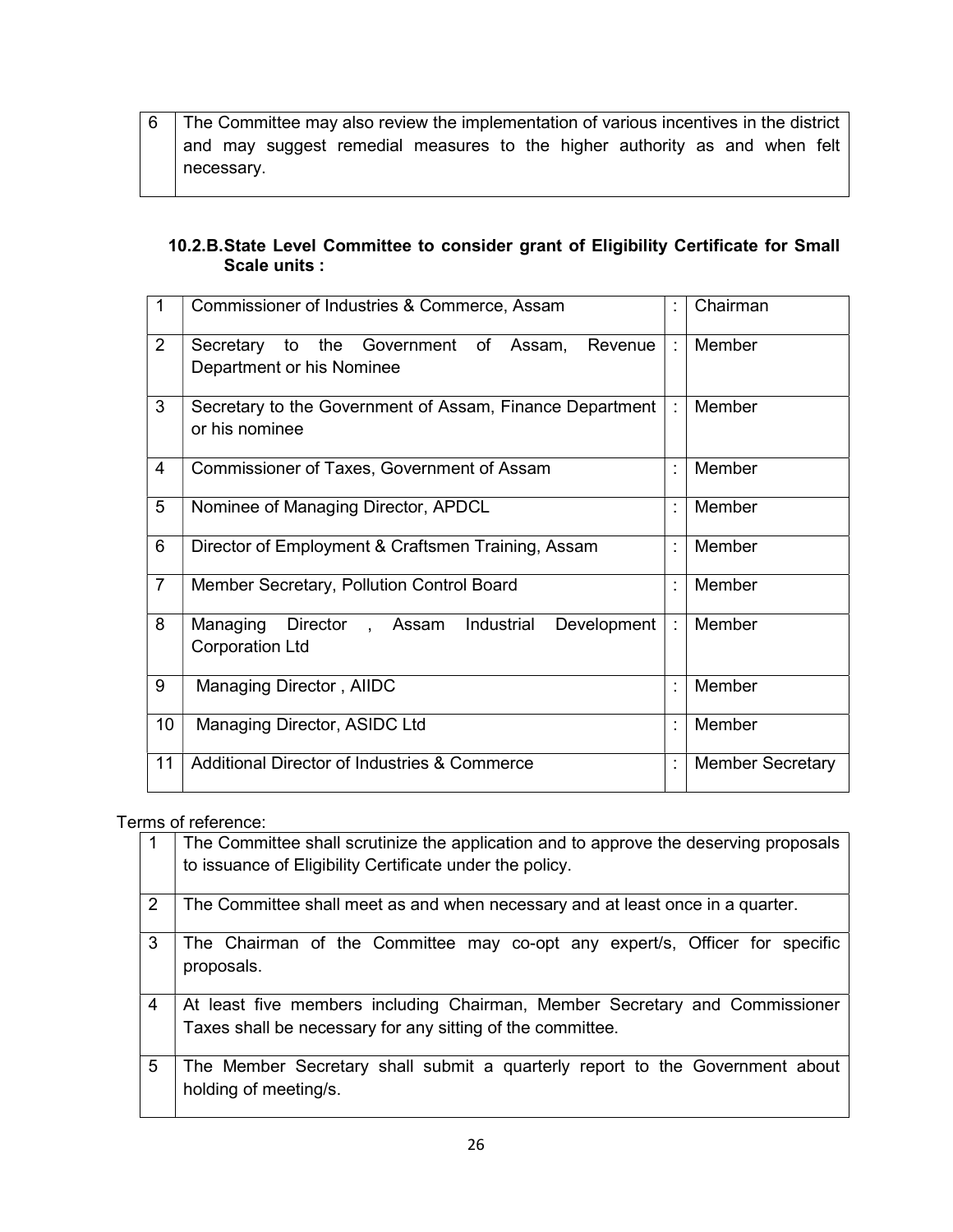## 10.2.C. State Level Committee to consider grant of Eligibility Certificate and incentives for Medium & Large units:

| 1              | Commissioner of Industries & Commerce, Assam                                         |   | Chairman            |
|----------------|--------------------------------------------------------------------------------------|---|---------------------|
| $\overline{2}$ | Principal Secretary to the Government of Assam, Revenue<br>Department or his Nominee |   | Member              |
| 3              | Principal Secretary to the Government of Assam, Finance<br>Department or his nominee |   | Member              |
| 4              | Commissioner of Taxes, Government of Assam                                           | t | Member              |
| 5              | Managing Director, APDCL or his nominee                                              |   | Member              |
| 6              | Director of Employment & Craftsmen Training, Assam                                   |   | Member              |
| $\overline{7}$ | Member Secretary, Pollution Control Board                                            |   | Member              |
| 8              | Managing Director, ASIDC Ltd                                                         | ÷ | Member              |
| 9              | Managing Director, AIIDC                                                             |   | Member              |
| 10             | Managing Director/General Manager, AIDC Ltd                                          | ٠ | Member<br>Secretary |

Terms of reference:

| 1              | The Committee shall scrutinize the application/s and to approve the deserving<br>proposals to issuance of Eligibility Certificate for all the fiscal and tax incentives under<br>the policy. The Committee also scrutinizes and approved the proposals for fiscal<br>incentives. |
|----------------|----------------------------------------------------------------------------------------------------------------------------------------------------------------------------------------------------------------------------------------------------------------------------------|
| 2              | The Committee shall meet as and when necessary an atleast once in a quarter.                                                                                                                                                                                                     |
| 3              | The Chairman of the Committee may co-opt any expert/s, Officer for specific<br>proposals.                                                                                                                                                                                        |
| $\overline{4}$ | At least five members including Chairman, Member Secretary and Commissioner<br>Taxes shall be necessary for any sitting of the committee.                                                                                                                                        |
| 5              | The Member Secretary shall submit a quarterly report to the Government about the<br>holding of meeting/s.                                                                                                                                                                        |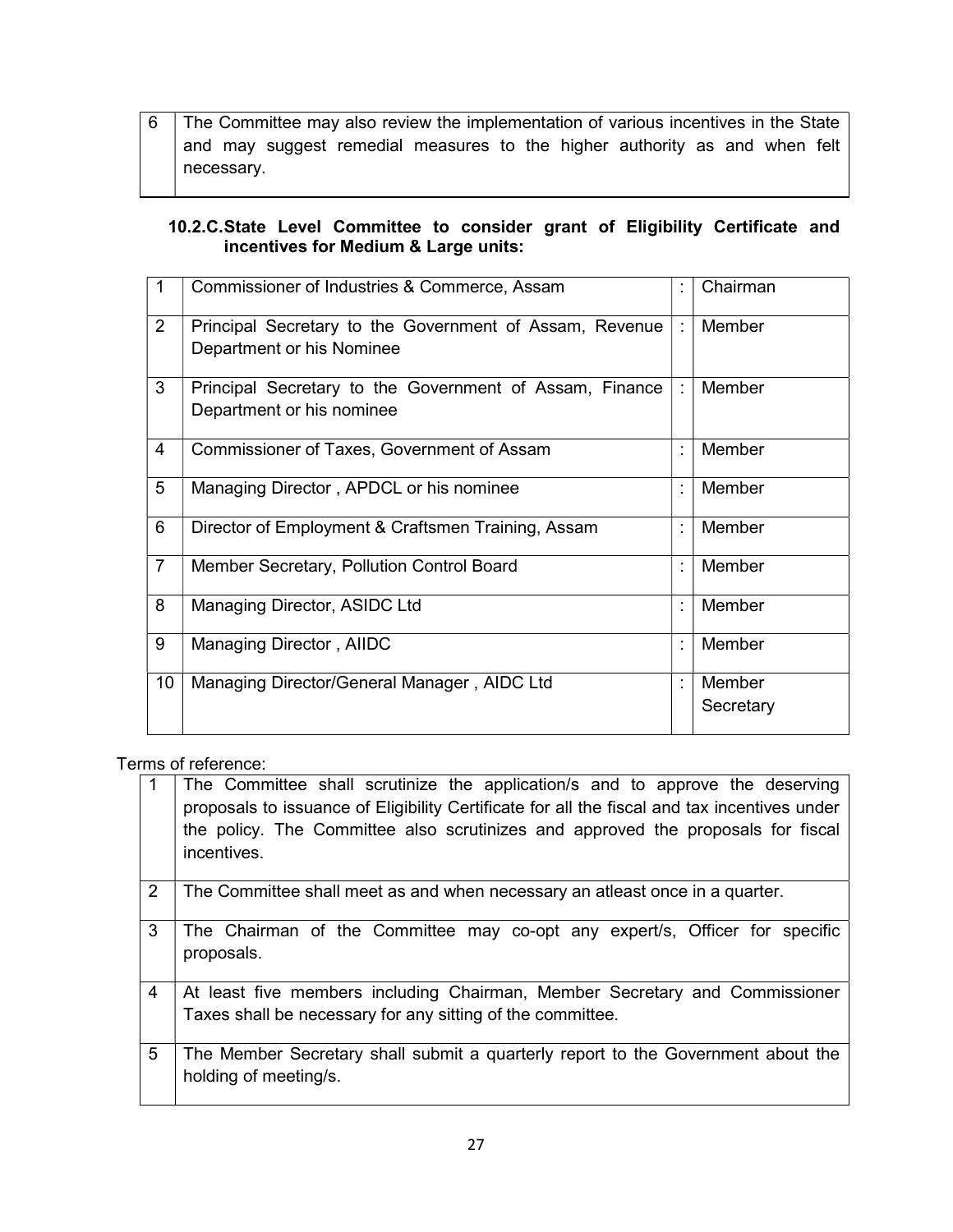6 The Committee may also review the implementation of various incentives in the State and may suggest remedial measures to the higher authority as and when felt necessary.

## 10.3 Sanction of Fiscal Incentives/ Tax incentives etc.

(1) All Micro & Small units shall apply in prescribed format to the concerned District Industries & Commerce Centre (DICC) of Assam along with the documents/checklist prescribed under the guidelines. On receipt of the application for Micro units, the concerned DICC will decide the proposals as per the guideline at his level. The eligible cases of Small Scale unit shall be forwarded to the Commissioner of Industries & Commerce, Assam. After proper scrutiny and field verification, the Member Secretary of the committee/s will place the proposal/s to the respective committee/s for consideration. (2) In case of Medium and Large units, the unit shall apply in prescribed format, along with the documents/checklist prescribed under the guidelines to AIDC. After proper scrutiny and field verification, the Member Secretary of the committee will place the proposal/s to the respective committee for consideration.

## 10.4 Fund for AIDC Ltd for implementation of Industrial Policy:

AIDC will realizes the Processing Fee from the applicant/s as per the rate fixed by the Government from time to time.

#### 10.5 Interpretation:

The decision of the State Government in regards to interpretation of any clause of the policy shall final and binding.

#### 10.6 Rights of the State Government:

i The State Government reserves the right to amend any provision(s) including amendment or withdraw any of the incentives/ subsidies as and when necessary for development of industries and in the interest of the general people of the State from time to time under the provision of the Policy.

ii The State Government reserves the right to review the matter regarding sanction/ disbursement of subsidies/ incentives to the eligible industrial unit(s) and in this connection, the State Government's decision shall be final and binding.

iii State Government reserves the right to modify the non-eligible list of the industries as and when required in the interest of revenue or general industrial growth of the State and preservation of environment and ecology.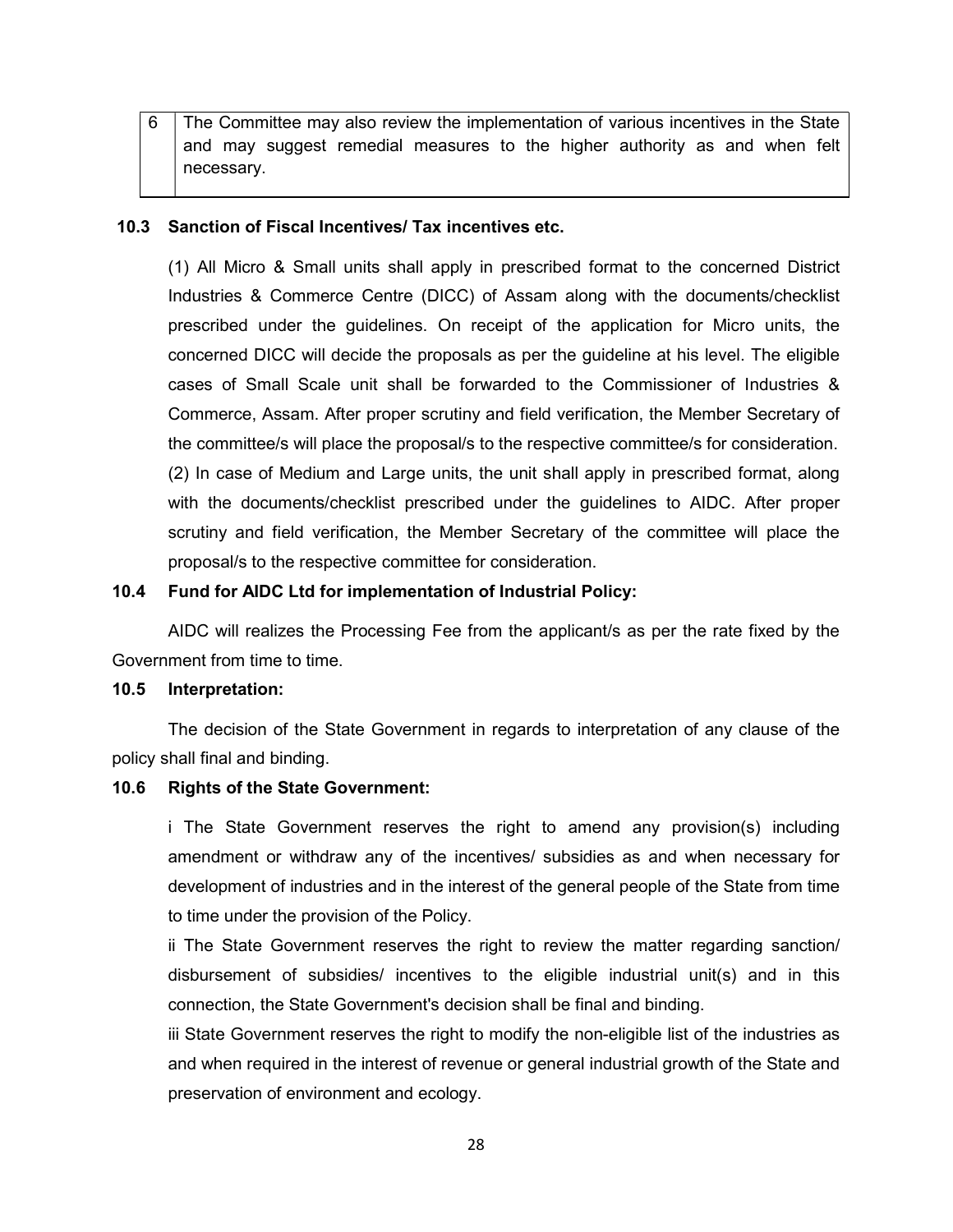iv. The State Government reserves the right to make/ amend the necessary rules for implementation of this policy as and when required.

## 10.7 Guidelines for Implementation:

A set of guidelines including application forms and procedures for getting various incentives will be issued separately.

The guidelines will include definite time frame for sanction and disbursement of the declared incentives and subsidies to avoid inordinate delay and lay the mechanism to recover any subsidy and incentives, if drawn irregularly or fraudulently.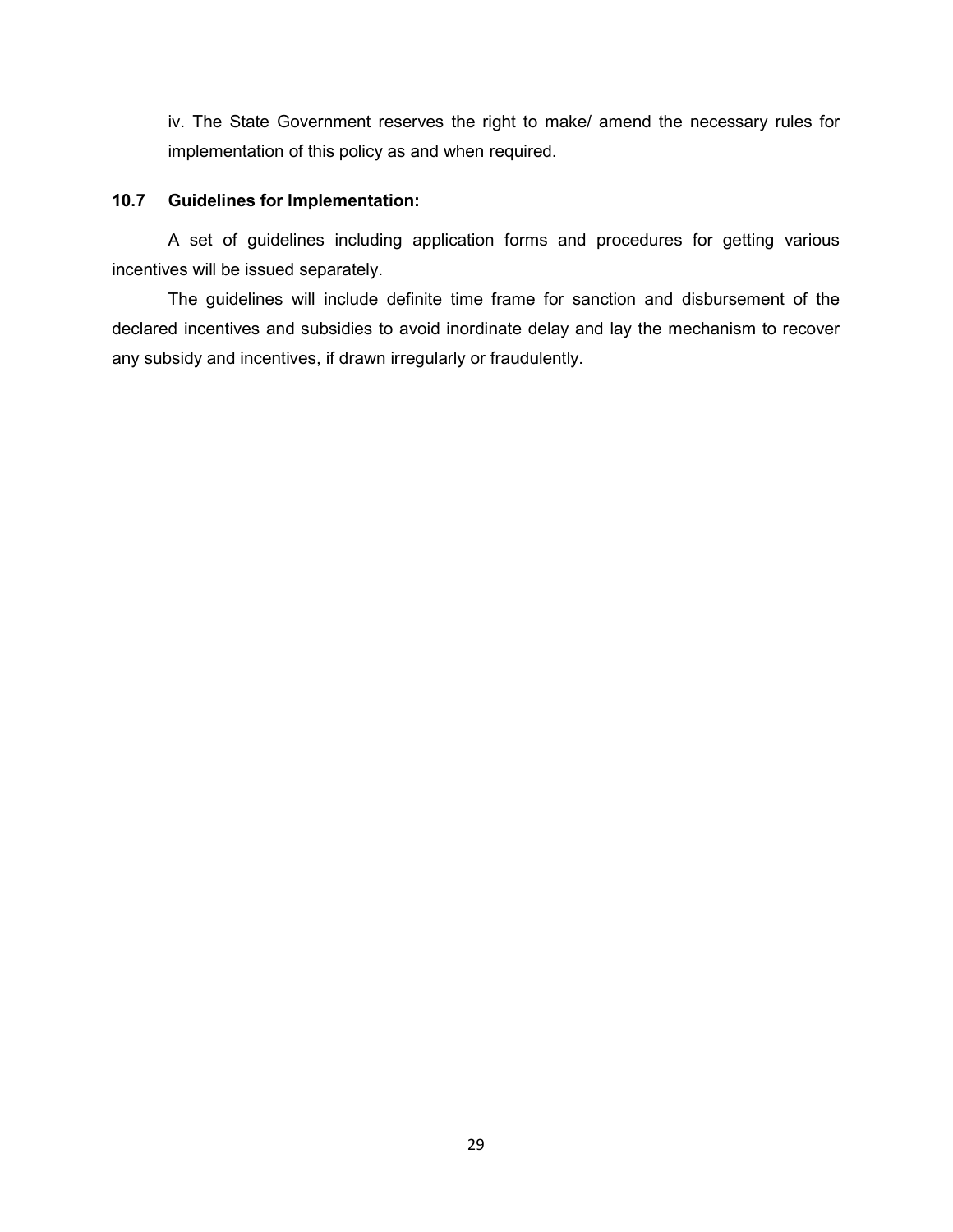## ANNEXURE:1

## LIST OF NON-ELIGIBLE ACTIVITIES

Following are the activities not eligible to get incentives under the Policy:

- 1. All goods falling under Chapter 24 of the First Schedule to the Central Excise Tariff Act, 1985 (5 of 1986) which pertains to tobacco and manufactured tobacco substitutes
- 2. Pan Masala as covered under Chapter 21 of the First Schedule to the Central Excise Tariff Act, 1985 (5 of 1986)
- 3. Plastic carry bags of less than 20 microns as specified by ministry of Environment and Forests Notification No. S.O. 705 (E) dated 02.09.1999 and S.O. 698(E) dated 17.6.2003
- 4. Goods falling under Chapter 27 of the First Schedule to the Central Excise Tariff Act, 1985 (5 of 1986) produced by petroleum or gas refineries
- 5. In order to ensure genuine industrial activities, benefits under this policy will not be admissible to goods in respect of which only peripheral activities like preservation during storage, cleaning operation, packing, re-packing, labeling or re-labeling, sorting, alternation of retails sale price etc. takes place.
- 6. Coke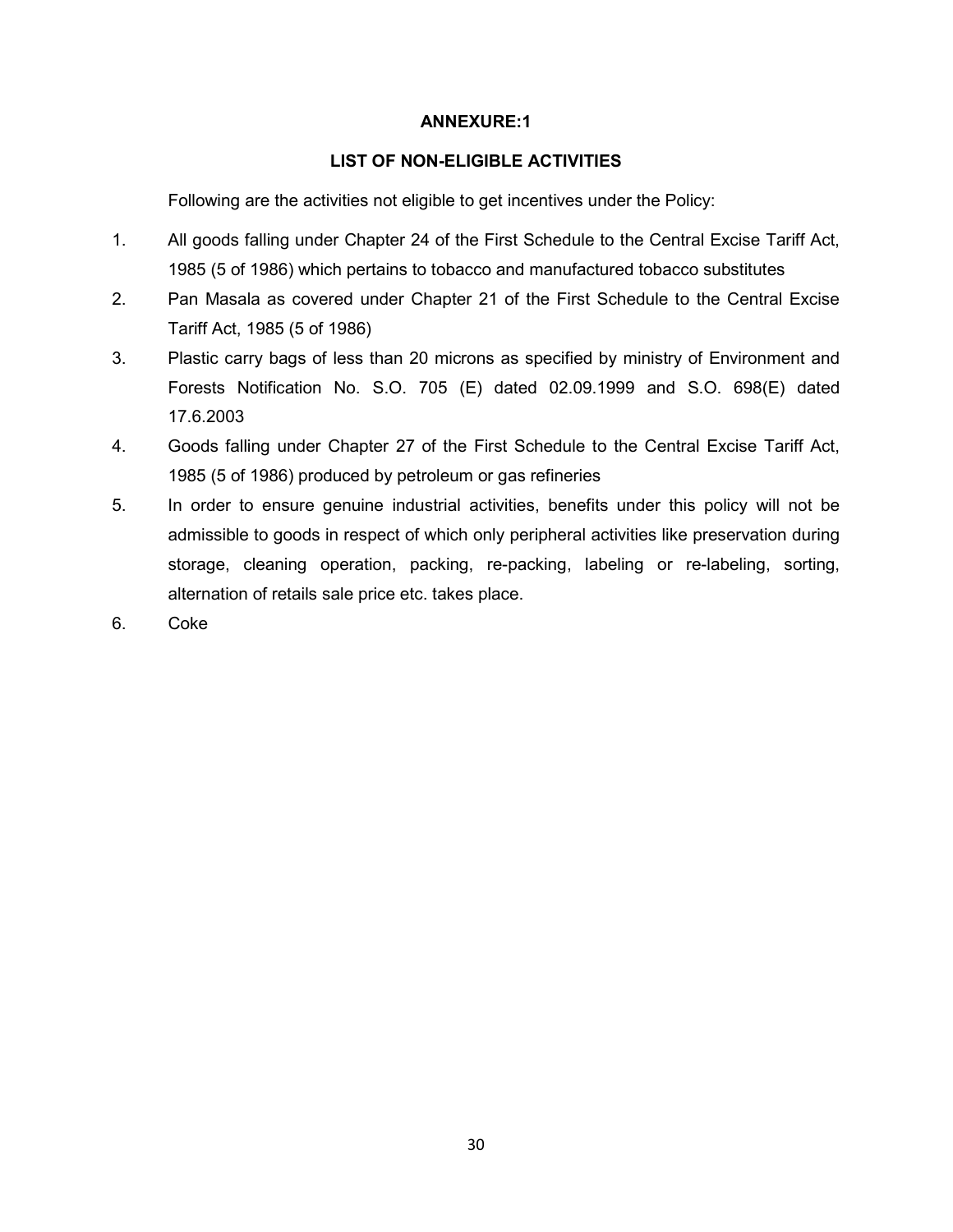# ANNEXURE-II

## NON-POLLUTING INDUSTRIAL ACTIVITIES

- 1 Tailoring / garment making,
- 2 Handloom weaving,
- 3 Furniture (wooden & steel),
- 4 Assembly of domestic electrical and electronic appliances / equipment,<br>5 Candles.
- 5 Candles.<br>6 Carpentry
- 6 Carpentry (excluding saw mill),
- 7 Manufacture of steel trunks and suitcases.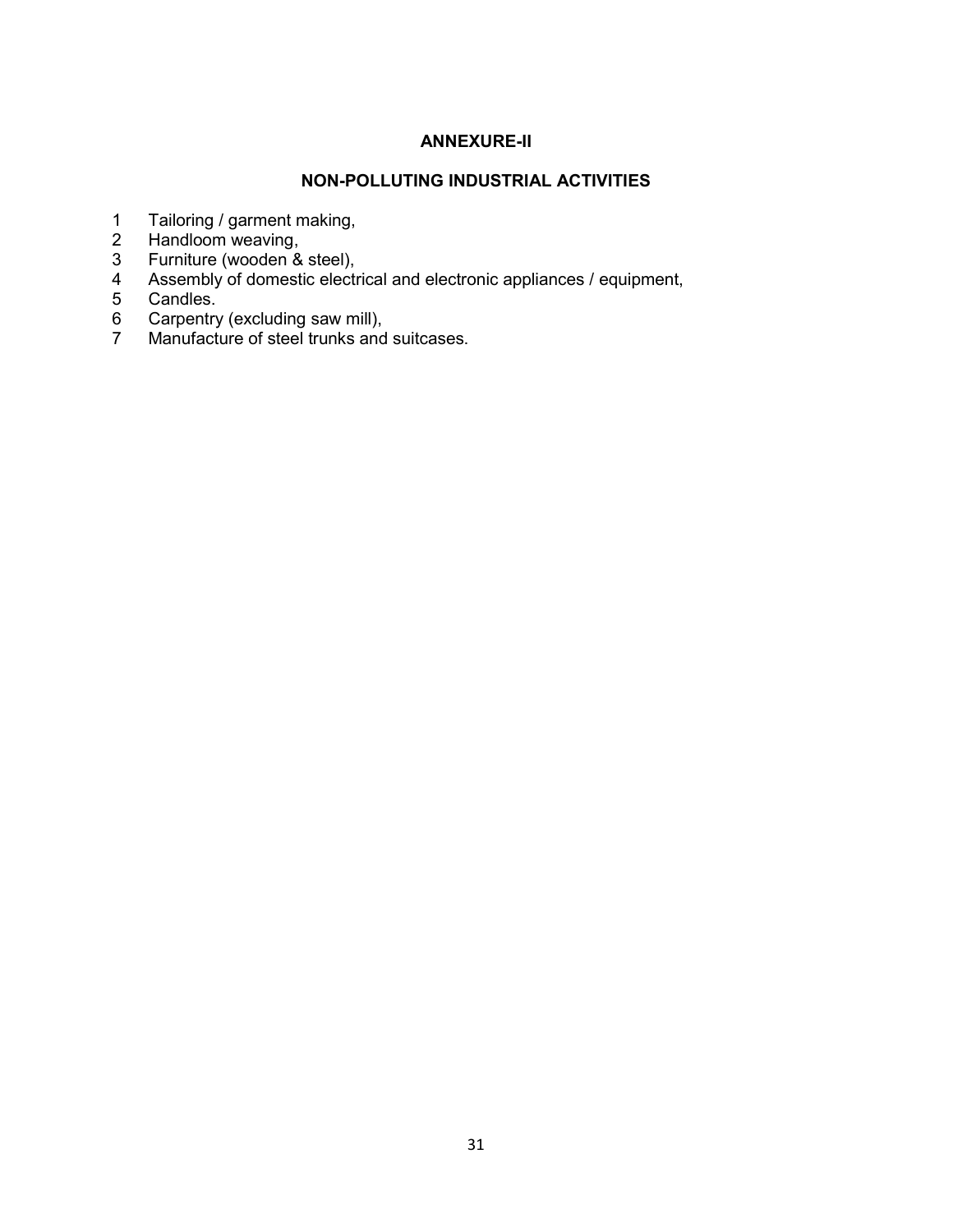## Annexure- III LIST OF INDUSTRIES UNDER "GREEN" CATEGORY

- 1 Apparel making
- 2 Assembly of air coolers, conditioners.
- 3 Assembly of bicycles, baby carriages and other small non-motorised vehicles.
- 4 Aatta-chakkies
- 5 Bakery products, biscuits, confectionery
- 6 Bamboo and cane products (only dry operations)
- 7 Block making for printing.
- 8 Bulk Cement terminal
- 9 Cardboard or corrugated box and paper products (Paper or pulp manufacturing excluded.)
- Carpet weaving
- Chilling plants and cold storages.
- Cotton and woolen hosiery
- Dal mills.
- Electronic and electrical goods.
- Electronics equipment (Assembly)
- Footwear (rubber)
- Fountain pens.
- Garments stitching, tailoring
- Gold and sliver smithy
- Gold and silver thread zari work
- Groundnut decorticating (dry)
- Ice cream or Ice-making.
- Industrial gases, namely: Air, Oxygen, Nitrogen, Argon, Helium, carbon Dioxide, Ntrous Oxide.
- Insulation and other coated papers (Paper or pulp manufacturing excluded.)
- Jobbing and machining
- Leather footwear and leather products excluding tanning and hide processing.
- Light engineering
- Manufacture of formulated synthetic detergent products.
- Manufacture of soaps involving process without generation of trade effluent (saponification of fats and fatty acids only).
- Medical and surgical instruments
- Mineralised water
- Musical instruments manufacturing.
- Oil ginning/expelling (no hydrogenation/refining)
- Optical frames
- Paint (by mixing process only)
- Paper pins and U-clips.
- Plastic & PVC processed goods.
- Polythene, plastic and P.V.C. goods through injection / extrusion moulding.
- Powerlooms/handlooms (without dyeing & bleaching).
- Printing press
- Radio assembling
- Rice mullors
- Rope (cotton and plastic)
- Rubber goods industry.
- Scientific and mathematical instruments.
- Shoelace manufacturing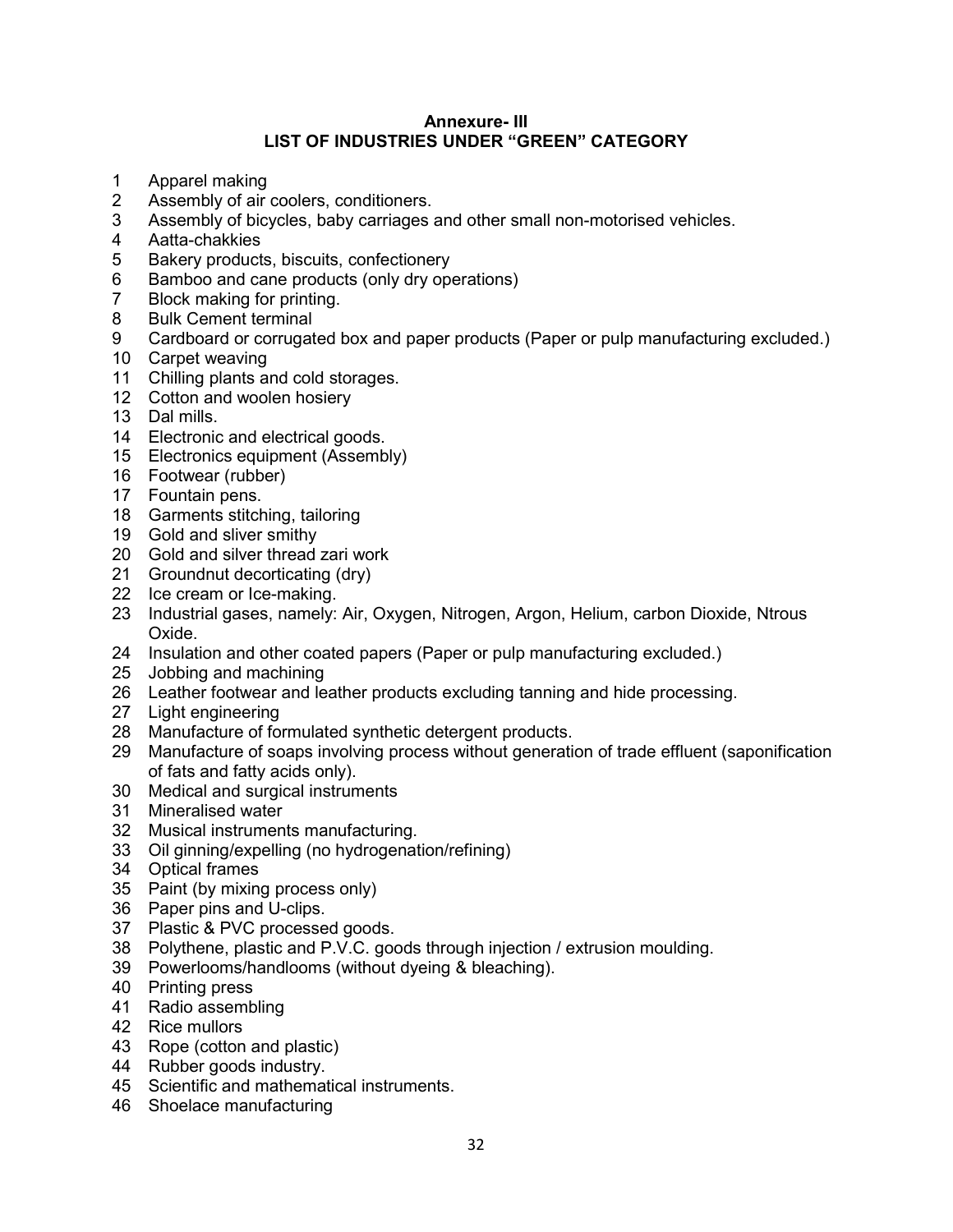- Sports goods.
- Steeping and processing of grains
- Supari (Betelnut) and masala grinding.
- Thermometer making
- Toys
- Wasting of used sand by hydraulic discharge
- Water softening and demineralised plants.
- Yarn and textile processing involving scouring, bleaching, dyeing, printing or any effluent/emission generating process.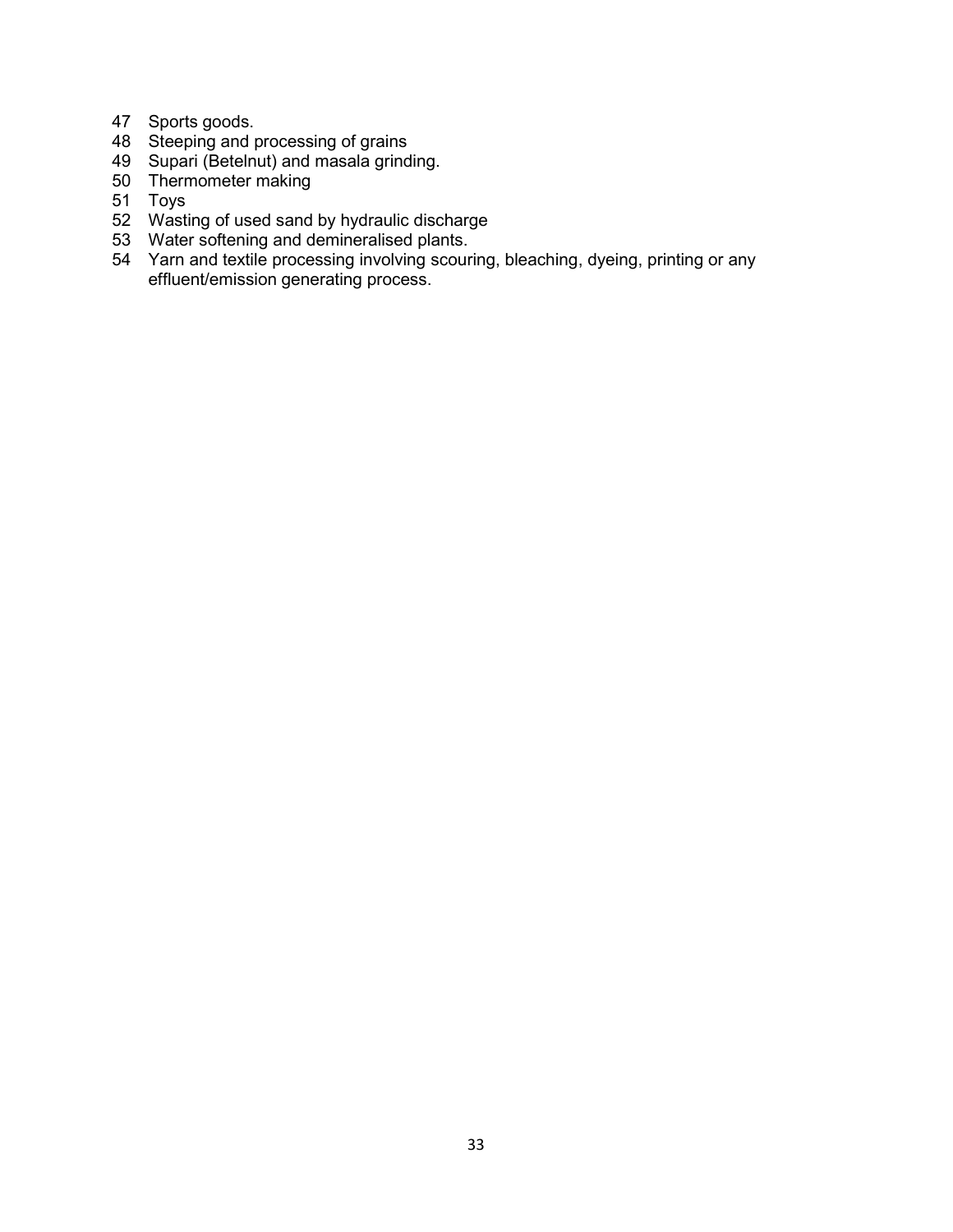## ANNXURE- IV LIST OF INDUSTRIES UNDER "ORANGE" CATEGORY

- 1 Automobile servicing and repairs stations.
- 2 Brick Manufacturing
- 3 Cashewnut processing plants (dry process).
- 4 Cement clinker grinding units.
- 5 Cotton gunning, spinning and weaving.
- 6 Fish processing
- 7 Flour mills (excluding Domestic Aatta Chakki)
- 8 Food additives, nutrients and flavours.
- 9 Food including fruits and vegetable processing
- Fragrances and industrial perfumes
- Hotels and restaurants
- Instant tea/coffee, coffee processing.
- Khandsari sugar.
- Laboratory chemicals involving distillation, purification process.
- Laboratory-wares.
- Lead-acid battery reconditioning/assembling
- Malted food.
- Manufacture of mirror from sheet glass and photoframing
- Manufacture of synthetic detergent intermediates (other than formulated synthetic detergent products)
- Manufacture of soaps (process generating trade effluent).
- Metal treatment or process involving surface coating and paint baking.
- Non-alcoholic beaverages (soft drinks)
- NPK Fertilizers/Granulation.
- 24 Organic nutrients
- Pesticides/Insecticides/Fungicides/Herbicides/Agrochemical formulation.
- Petroleum products/crude oil storage and transfer excluding cross-country pipeline.
- Pharmaceuticals formulations.
- Plywood and Board manufacturing.
- Pre-boiled rice mills
- Pulping and fermenting of coffee beans.
- Pulverizing units
- Surgical and medical products not involving effluents/emission generating processes.
- Tyres and tubes vulcanisation, vulcanisation, retreading moulding.
- Wire drawing (cold process) and bailing straps.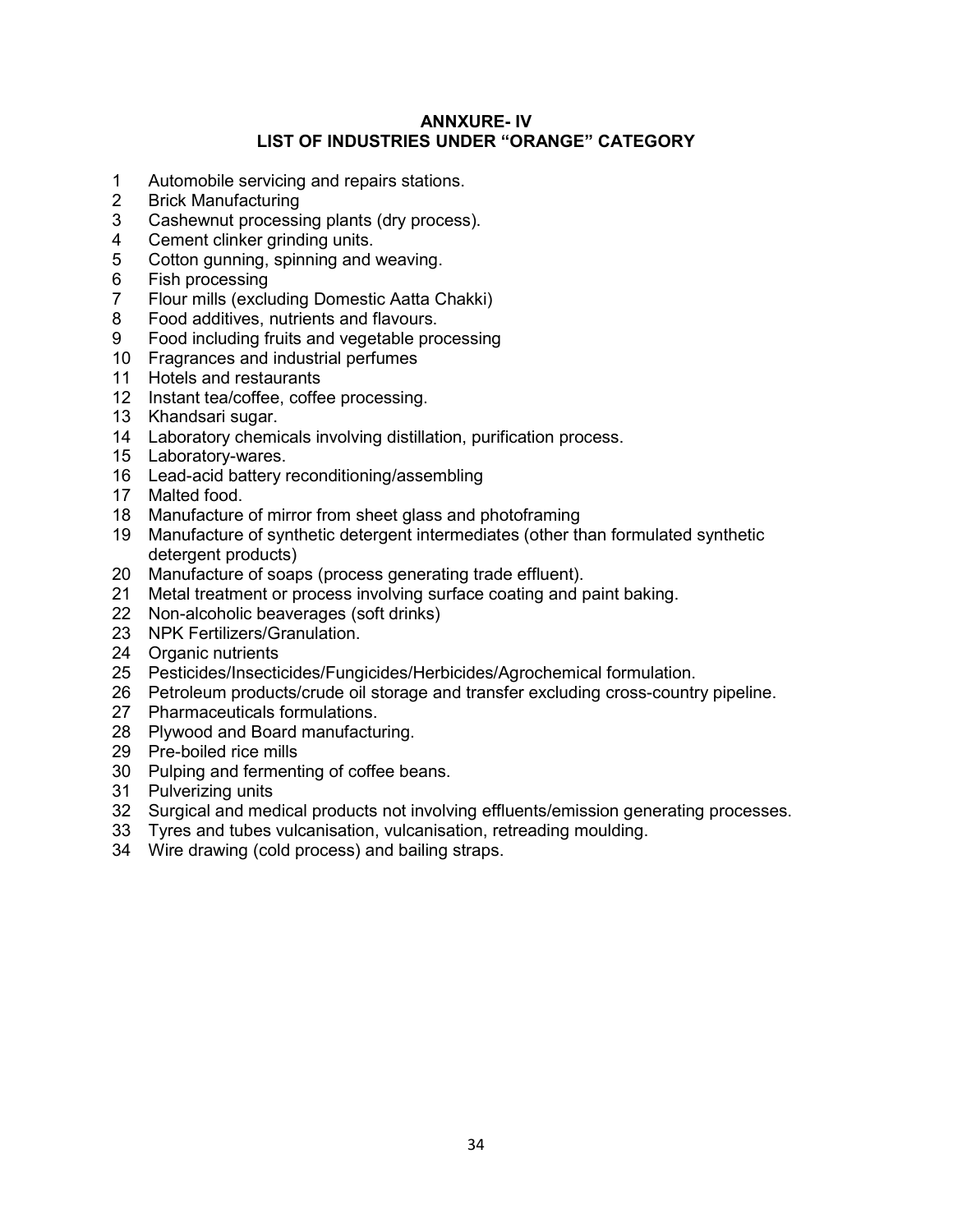## ANNEXURE- V LIST OF INDUSTRIES UNDER "RED" CATEGORY

- 1 Aluminium smelter
- 2 Cement
- 3 Chlor alkali
- 4 Copper smelter.
- 5 Distillery including Fermentation industry
- 6 Dyes and Dye-intermediates.
- 7 Fertilizer (Basic) (excluding formulation)
- 8 Iron and Steel (Involving processing from ore/scrap/Integrated steel plants.)
- 9 Oil refinery (Mineral oil or Petro refineries).
- Pesticides (Technical) (excluding formulation).
- Petrochemicals (Manufacture of and not merely use of as raw material)
- Pharmaceuticals (excluding formulation).
- Pulp and Paper (Paper manufacturing with or without pulping).
- Sugar (excluding Khandsari)
- Tanneries.
- Thermal power plants.
- Zinc smelter.
- Anodizing
- Asbestos and asbestos-based industries.
- Automobile manufacturing / assembling
- Ceramic/refractories.
- Chemical, petrochemical and electrochemical including manufacture of acids such as Sulphuric Acid, Nitric Acid, Phosphoric Acid etc.
- Chlorates, perchlorates and peroxides.
- Chlorine, fluorine, bromine, iodine and their compounds.
- Coke making, coal liquefaction, coaltar distillation or fuel gas making.
- Common Effluent Treatment Plant
- Dry coal processing/Mineral processing industries like ore sintering, palletization etc.
- Explosive including detonators, fuses etc.
- Fermentation industry including manufacture of yeast, beer etc.
- Fire crackers.
- Foundries
- Glass and fiber glass production and processing (excluding moulding).
- Glue and gelatin.
- Heavy Engineering
- Hospitals
- Hot mix plants
- Hydrocyanic acid and its derivatives.
- Incineration plant.
- Industrial carbon including electrodes and graphite blocks, activated carbon, carbon black etc.
- Industrial or inorganic gases namely (a) Chemical gases: Acetylene, Hydrogen, Chlorine, Fluorine, Ammonia, Sulphur Dioxide, Ethylene, Hydrogen Sulphide, Phosphine. (b) Hydrocarbon Gases: Methane, Butane, Ethane, Propane.
- Industry or process involving electroplating operations.
- Industry or process involving foundry operations.
- Industry or process involving metal treatment or processes such as pickling, surface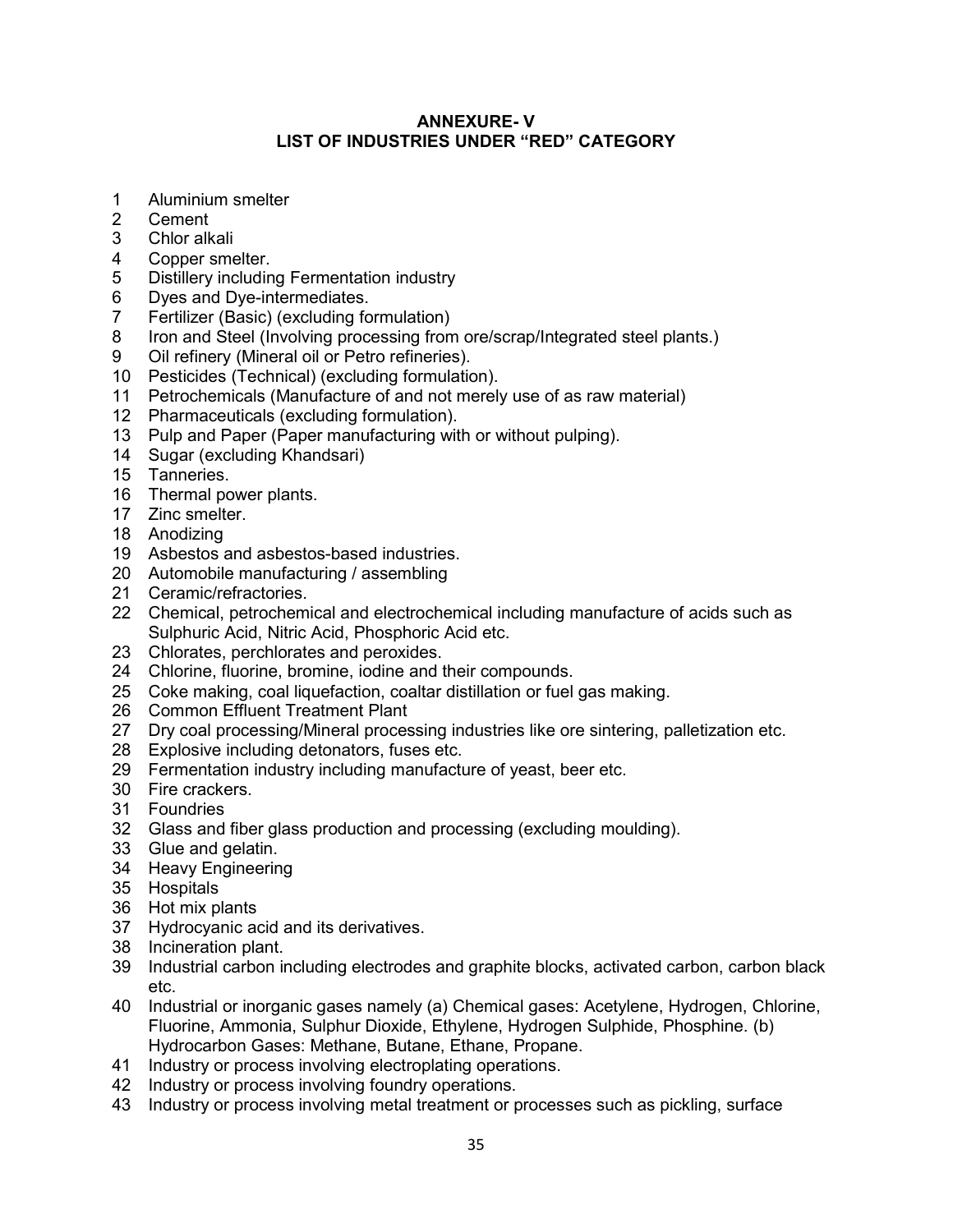coating, paint baking, paint stripping, heat treatment, phosphating or finishing etc.

- Lead re-processing and manufacturing including lead smelting.
- Lime manufacturing.
- Lubricating oils, greases or petroleum based products.
- Milk processing and dairy products (Integrated project)
- Mining and ore-beneficiation.
- Organic Chemical manufacturing
- Parboiled rice mills
- Paints and varnishes (excluding blending / mixing).
- Petroleum products manufacturing & oil / crude oil/ residues reprocessing
- Phosphorous rock processing plants.
- Phosphorous and its compounds.
- Photographic films and chemicals.
- Pigments and intermediates.
- Potable alcohol (IMFL) by blending or distillation of alcohol.
- Power generating plants (excluding D.G. Sets)
- Processes involving chlorinated hydrocarbon.
- Ship breaking
- Slaughter houses and meat processing units.
- Steel and steel products including coke plants involving use of any of the equipments such as blast furnaces, open hearth Furnace, induction furnace or arc furnace etc. or any of the operations or processes such as heat treatment, acid pickling, rolling or galvanizing etc.
- Stone crushers.
- Surgical and medical products involving prophylactics and latex.
- Synthetic detergent and soap.
- Synthetic fibers including rayon, tyre cords, polyester filament yarn.
- Synthetic resins.
- Synthetic rubber excluding moulding.
- Tobacco products including cigarettes and tobacco processing.
- Vegetable oils including solvent extracted oils, hydrogenated oils.
- Yarn and textile processing involving scouring, bleaching, dyeing, printing or any effluent/emission generating process.